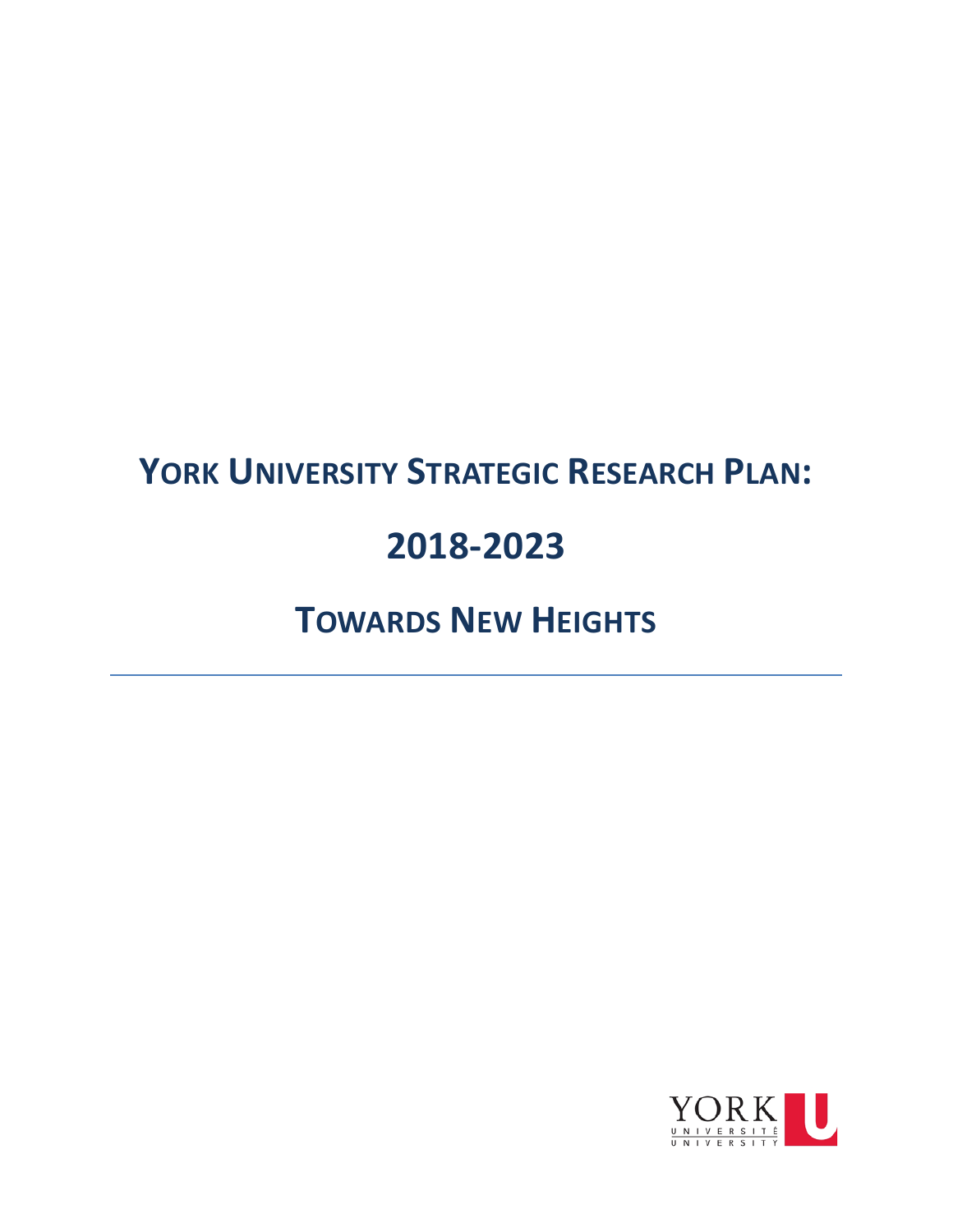## **Table of Contents**

<span id="page-1-0"></span>

| Expanding Critically Engaged Scholarship with Increasing Impact on Communities and Society |  |
|--------------------------------------------------------------------------------------------|--|
|                                                                                            |  |
|                                                                                            |  |
|                                                                                            |  |
|                                                                                            |  |
|                                                                                            |  |
|                                                                                            |  |
|                                                                                            |  |
|                                                                                            |  |
|                                                                                            |  |
|                                                                                            |  |
|                                                                                            |  |
|                                                                                            |  |
|                                                                                            |  |
|                                                                                            |  |
|                                                                                            |  |
|                                                                                            |  |
|                                                                                            |  |
|                                                                                            |  |
|                                                                                            |  |
|                                                                                            |  |
| A Commitment to Working in Partnership, Translating Research into Action and Promoting     |  |
|                                                                                            |  |
|                                                                                            |  |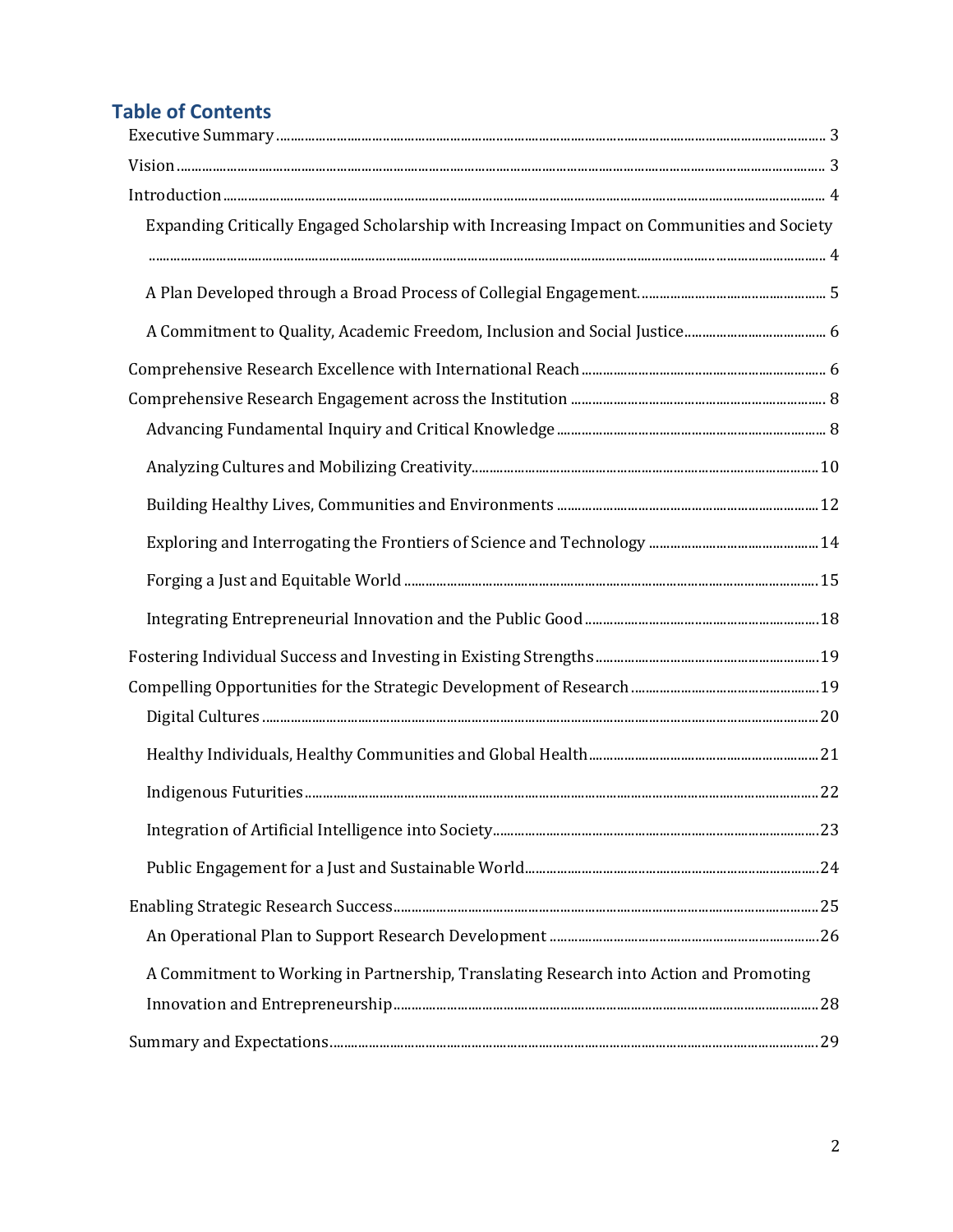## **Executive Summary**

Home to a proud tradition of scholarship and the pursuit of discovery and innovation, York's commitment to excellence as a comprehensive research-intensive university brings together a rich diversity of perspectives with a strong sense of social responsibility that is making a difference to the world around us. Supporting the University's Academic Plan, Towards New Heights lays out a vision for accelerating the growth and development of our research, scholarship and creative activity over the next five years that advances York's commitment to research excellence and to the development and application of new knowledge to the benefit of society. This plan highlights the depth and breadth of research at York; research that is innovative, that advances critical inquiry and scientific discovery, challenges our beliefs and perceptions, and affects the social, cultural and economic development of our country and beyond.

York University is a leader in research that crosses disciplinary boundaries, and this is reflected in the narration of our research strengths across six intersecting themes:

Advancing Fundamental Inquiry and Critical Knowledge Analyzing Cultures and Mobilizing Creativity Building Healthy Lives, Communities and Environments Exploring and Interrogating the Frontiers of Science and Technology Forging a Just and Equitable World Integrating Entrepreneurial Innovation and the Public Good

The research, scholarship and associated created activity within each theme are informed by disciplines but are inherently interdisciplinary and transdisciplinary in their development and application. These themes reflect areas of research in which we are demonstrating national and international leadership, and which are expected to continue to grow and excel over the next five years.

At the same time, there are a select number of more focused areas that where we see specific opportunities to further accelerate research growth and success. These five areas of opportunity are timely and address some of the most important challenges that we currently face and are propelling York ahead of the curve in rising to meet newly emerging challenges. They include:

Digital Cultures Healthy Individuals, Health Communities and Global Health Indigenous Futurities Integration of Artificial Intelligence into Society Public Engagement for a Just and Sustainable World

Each of these foci transects our areas of thematic strength, bringing in expertise from around the university.

<span id="page-2-0"></span>We are committed to a strategic combination of broadly based and focused investments across our areas of strength and opportunity. In five years, we expect to have strongly advanced our reputation and trajectory as an internationally leading research intensive, comprehensive Canadian university, making a difference in communities and improving society.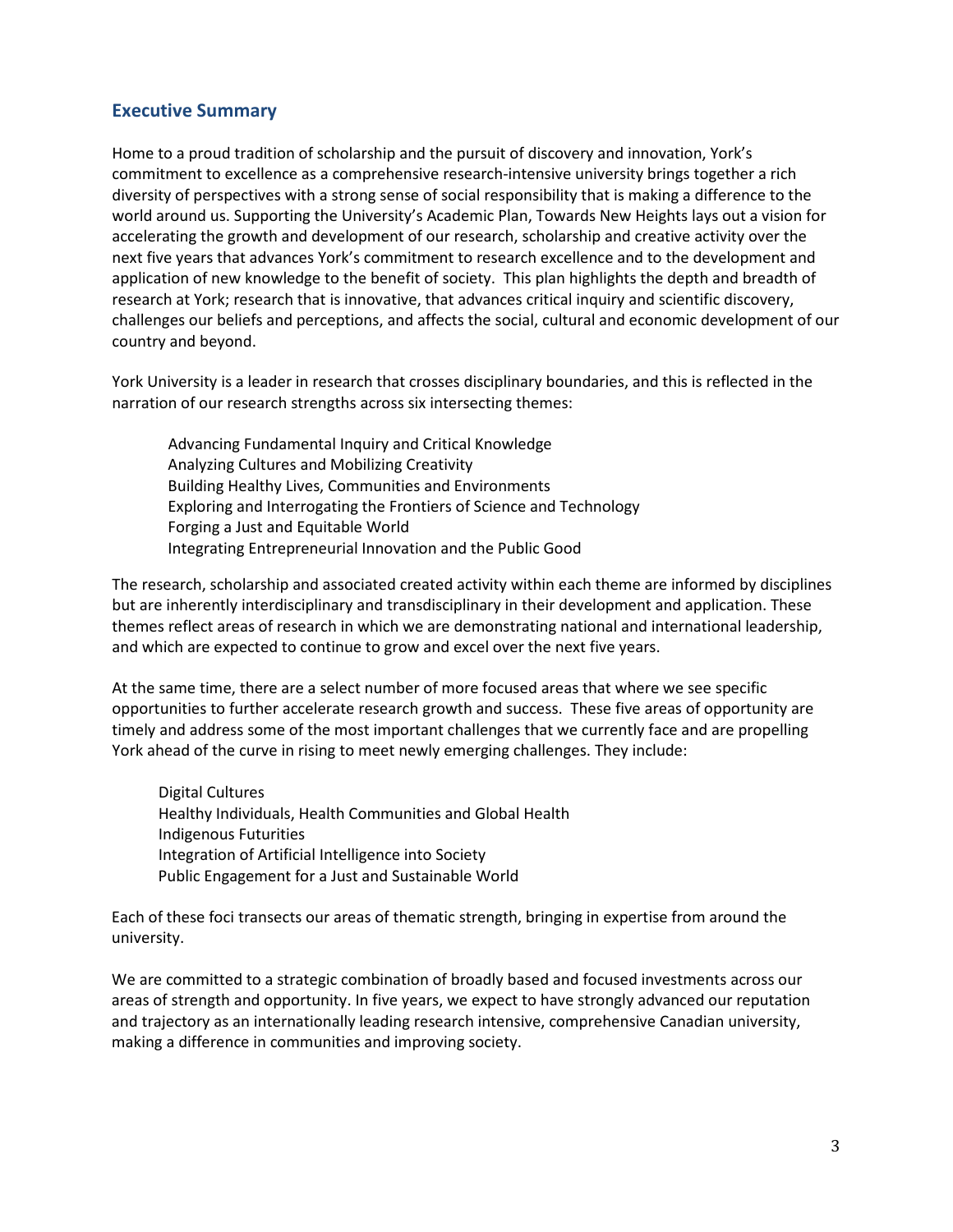## **Vision**

York University is committed to excellence in research and scholarship in all its forms. Informed by a strong commitment to shared values, including the promotion of social justice, diversity and the public good, we aspire through our research to better understand the human condition and the world around us and to employ the knowledge we gain in the service of society. Intensive engagement in research is a core institutional value that permeates the fabric of the University, and it is this foundation on which York's vibrant and exciting academic environment is built.

## <span id="page-3-0"></span>**Introduction**

York University acknowledges our presence on the traditional territory of many Indigenous Nations. The area known as Tkaronto has been care taken by the Anishinabek Nation, the Haudenosaunee Confederacy, the Huron-Wendat and the Métis. It is now home to many Indigenous Peoples. We acknowledge the current treaty holders, the Mississaugas of the New Credit First Nation. This territory is subject of the Dish With One Spoon Wampum Belt Covenant, an agreement to peaceably share and care for the Great Lakes region. A strong commitment to acknowledging our colonial history and exploring Indigenous ways of knowing are central to York's contribution to building a stronger, more inclusive Canada.

#### <span id="page-3-1"></span>**Expanding Critically Engaged Scholarship with Increasing Impact on Communities and Society**

As York University approaches its sixtieth birthday, research, scholarship and related creative activity have never been more vibrant or more prominent among the University's ambitions. There is a sense of excitement at York surrounding our engagement in critical scholarship — an excitement that is fueled by our growing success and recognition as an internationally leading research intensive comprehensive University emphasizing real-world impacts. From modest beginnings fifty-nine years ago within a small liberal arts college, research at York has evolved with a unique perspective and strong commitment to working across disciplines that is essential to solving the most complex, intractable social and societal problems of the 21st century.

The growth of research scholarship and related creative activity has accelerated markedly over the past decade. Never has there been greater opportunity, success or challenges for researchers at York. The expanding bedrock of world-leading scholarship in the social sciences, humanities, education, law, science and business has been accompanied by rapidly growing new leadership in health and engineering that is broadening and deepening York's engagement with and impact on communities. As York prepares to welcome a new campus in 2021, together with multiple new investments in research and research infrastructure across the Keele and Glendon campuses, the future of critically engaged scholarship has never been brighter. At the same time, while external supports for research as well as opportunities for engagement and outreach continue to grow, increasing competition and complexity within the Canadian and Ontario post-secondary education system means the challenges facing researchers have never been greater.

York has a strong planning environment and strategic commitment that supports our research base and, at the same time, guides investments in our research strengths and more specific areas of research opportunity to promote individual and collaborative research success. As emphasized in Priority 2 of York's Academic Plan (2015-2020), "Advancing Exploration, Innovation and Achievement in Scholarship,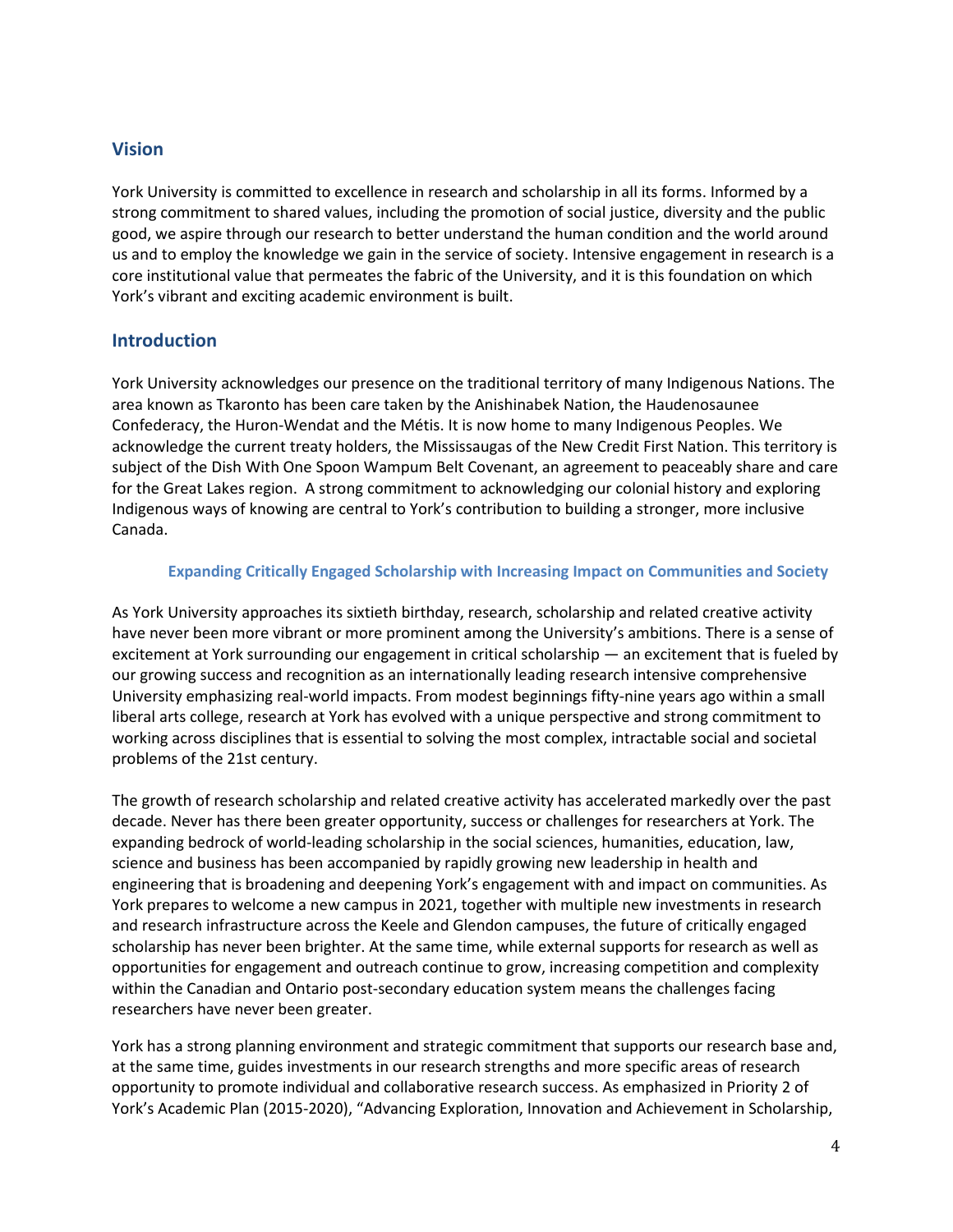Research and Related Creative Activities", continued growth and success in this area is crucial to the overall success of the institution. York's primary goals of research intensification and recognition are driven through international standards of peer review, with an emphasis on research cultures and the advancement of partnerships locally, regionally and internationally.

The Academic Plan makes strong commitments to expanding the success of research at York in ten key areas over the next five years. These commitments include increasing the base of research engagement and scholarly outputs across disciplinary boundaries; increasing external research partnership and community engagement; expanding and enhancing student and postdoctoral trainee engagement; and establishing York as an innovation hub that combines research translation and entrepreneurship with a focus on social justice and building community partnerships.

Similarly, research and innovation feature prominently in York's Strategic Mandate Agreement, which formalizes ambitions and expectations for York with the Province of Ontario for 2017–2020. Here, the Ontario government describes one of York's institutional aspirations:

York is a global centre for interdisciplinary and transdisciplinary scholarship based on a commitment to comprehensive and STEAM programming as fundamentally important knowledge and experience to meeting the needs of a global knowledge economy in the 21st centur*y.* (p. 5)

Thus, the importance and prominence of research, scholarship and related creative activities have never been higher at York. This strategic research plan provides the next level of detail in articulating our strategy for translating research ambition into successful outcomes and contributions.

Over the next five years, York is committed to increasing the research participation of full-time faculty and trainees at all levels across the institution, accelerating growth in the number and diversity of our scholarly outputs and research funding base, and expanding the influence of our work through broadening and deepening our external partnerships and engagement in the generation and sharing of knowledge. Our goal is to demonstrate international leadership in scholarship, research and related creative activity as one of Canada's and Ontario's leading research universities.

#### <span id="page-4-0"></span>**A Plan Developed through a Broad Process of Collegial Engagement**

The success of an academic plan depends on the engagement of the academic community in the planning process. From the announcement of the strategic research planning process in the fall of 2017 through the presentation of the plan for Senate approval in the spring of 2018, the York community has participated in an open and attentive discussion about the role of research, our valuation of research and our aspirations for the future of research at York. With the guidance of an active and dedicated advisory committee that included representatives from the University and the broader community, the Office of the Vice-President of Research and Innovation has actively reached out to solicit input from the York community, emphasizing the broadest possible level of consultation in keeping with York's practice of collegial governance. The input from faculty members, students and staff was received through a series of open forums and community consultations on campus and through an active web portal that invited engagement in the planning process. Summaries of what had been said at all events were posted on the site, and feedback was encouraged to be left on a page for comments and suggestions. Essential inputs into the plan's development were provided directly by the Faculties through their councils and advisory committee representatives, by the Academic Policy, Planning and Research Committee of the Senate and by other research leadership bodies.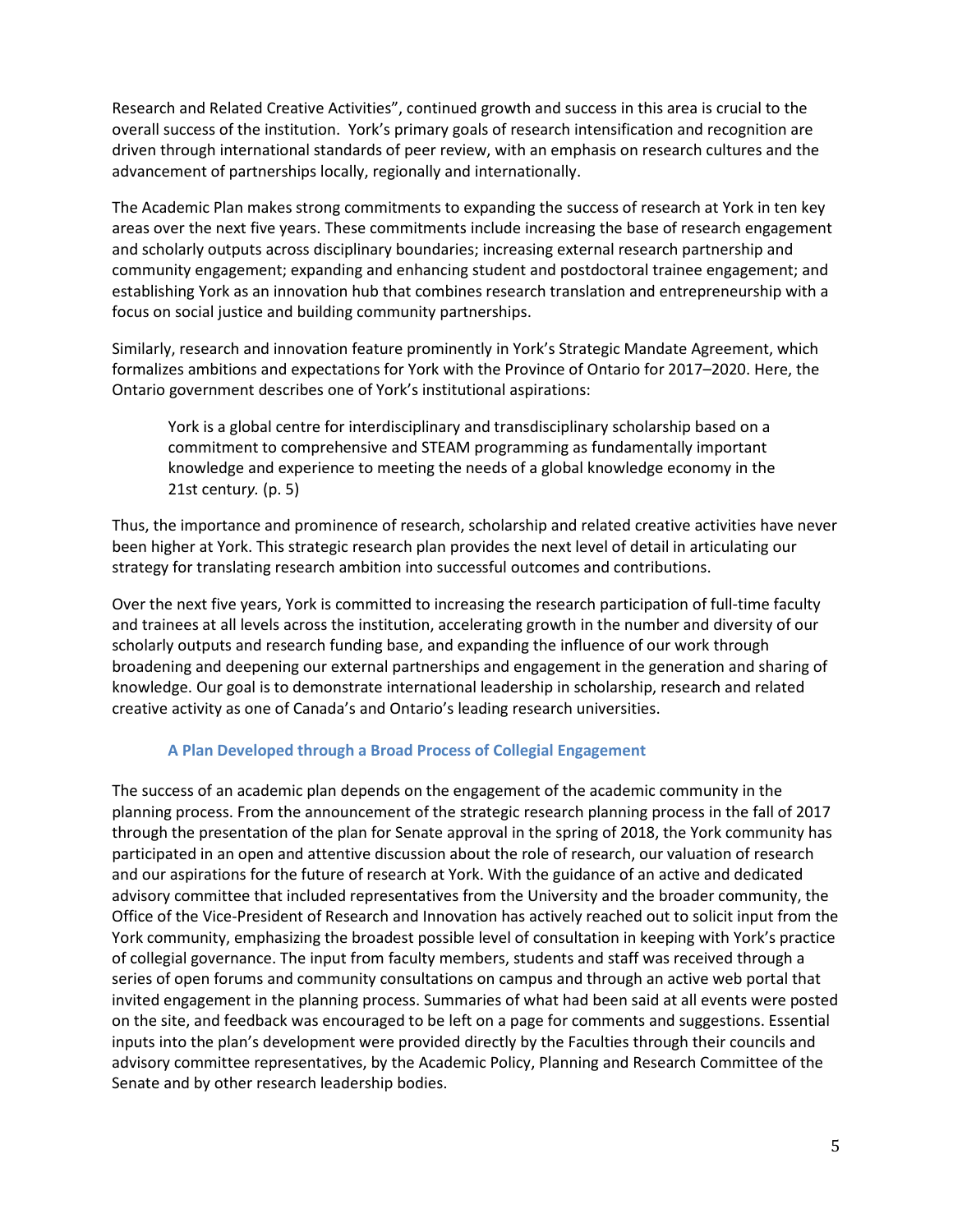Once again, the York community has shown an enthusiastic response to the planning process that has highlighted our valuation of and aspirations for scholarly research in the context of the overall academic mandate of the University. In this plan, these aspirations provide guidance for the growth and development of research at York over the next five years.

#### <span id="page-5-0"></span>**A Commitment to Quality, Academic Freedom, Inclusion and Social Justice**

York strives for the highest academic standards. Our strong commitments to academic freedom and social justice and responsibility are woven into the University's fabric. It is the unwavering support of these values by every member of the York community from which the institution derives its strength. The support for these values is a foundational principle of this Strategic Research Plan (2018–2023). It is critical to York's overall success that the faculty continue to enjoy maximal liberty in the choice and pursuit of their scholarly work. By holding research and advancement of knowledge across the full spectrum of disciplinary and interdisciplinary activities as essential and integral to our academic mission, York contributes to critical inquiry, scientific discovery and the social and economic development of Canada and beyond. Informed and supported by the consultation process, the values and core principles shared by our research community serve to strengthen and underpin our research priorities.

York is intensifying and building on our research strengths across traditional and non-traditional areas of research, scholarship and creative activity, as reflected by international standards of peer review. We recognize as a community that individual research and scholarship is the foundation upon which the research enterprise at York is built. Only with this solid foundation can we expect to successfully expand our reputation for research excellence. As a community, we acknowledge the importance of graduate students and postdoctoral fellows to the success of our research and scholarship, and we are committed to providing them with the best possible supports as they pursue their training.

At the same time, the York community understands the value of collaborative research and the importance of translating discovery into action. We seek to engage the world around us in collaborative, participatory and partnered research that is inclusive, builds long-term relationships and brings tangible benefits to the communities with which we work. York has seized on the opportunities provided within a comprehensive institution to make long-term investments in supporting participatory and collaborative research and scholarship that cross the boundaries of traditional disciplines and that reach into York Region, across Canada and around the world. York's emphasis on interdisciplinarity in our strategic research development provides national and international leadership in the promotion of new approaches to research and scholarship. In particular, York is committed to working with Indigenous communities and York-based Indigenous scholars to deepen our understandings of respectful forms of research engagement, development and application. Additionally, the last five years have seen the emergence of a strong culture of entrepreneurship and innovation across the University. This cultural shift has been inspired by student engagement that is emphasizing the translation of ideas and research outcomes into tangible cultural, environmental and economic benefits to communities and society.

## <span id="page-5-1"></span>**Comprehensive Research Excellence with International Reach**

York researchers have played key roles in many of the important discoveries and influential scholarship of the past half century. They include the discovery of the Higgs boson particle and the exploration of Mars; changing the way we think about youth marginalization and homelessness; developing novel approaches to health care delivery; developing insight into the social and political history of Canada and understanding the environmental changes brought about by colonial expansion on Indigenous societies; advancing understanding of computer and biological vision and probing the impacts of digital gameplay;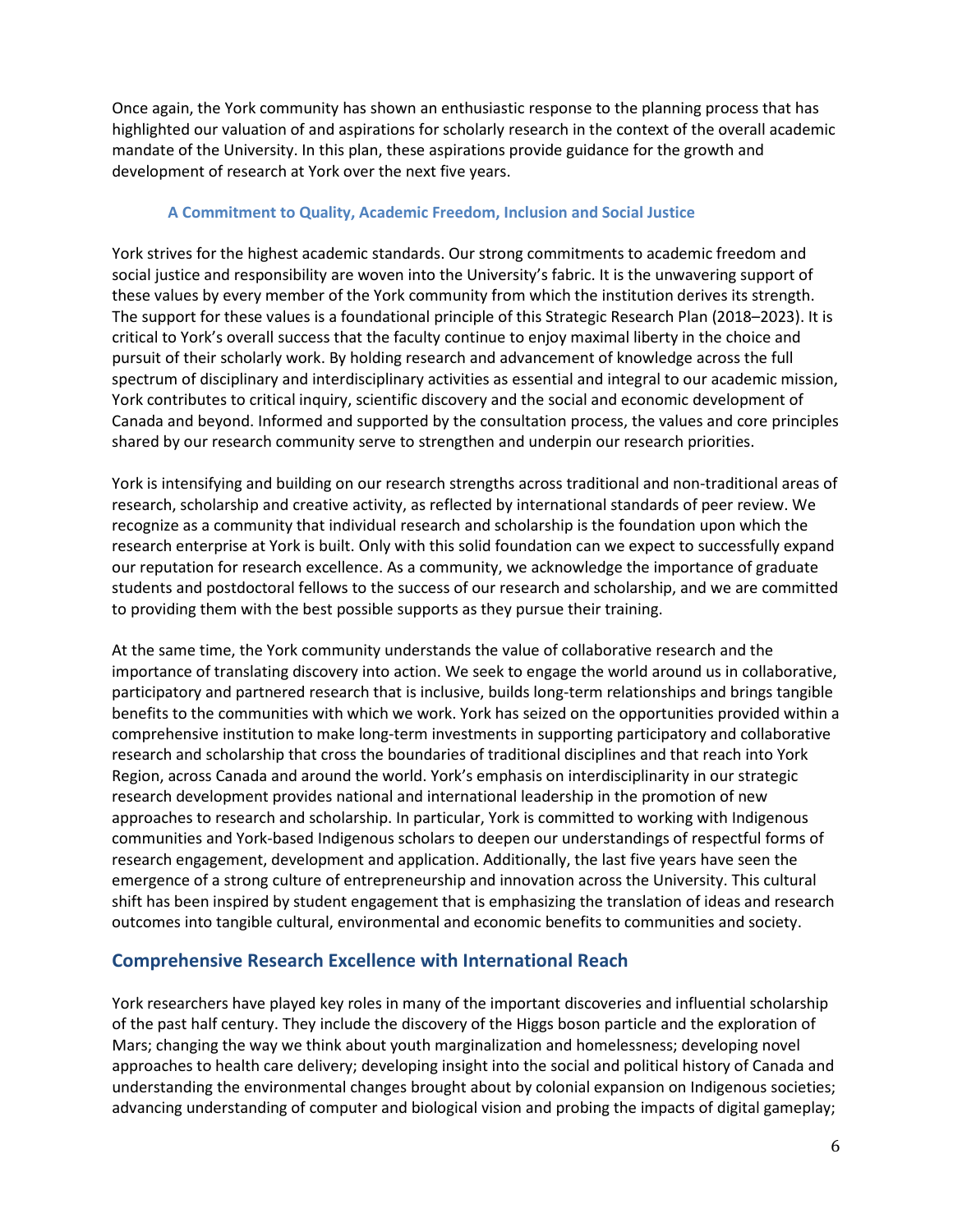studying the formation and development of language policy in Canada; generating new insights into brain development in children with autism and intellectual disabilities across the lifespan; discovering that lifelong learning involves adaptations that are linked to the brain's performance; encouraging civic dialogue through performance and public art; working to improve the global plight of refugees and exploring immigration solutions; shaping future thought on suburbanization and today's ecological crisis; mapping the spread of infectious diseases through mathematical modelling; and studying virusresistant plants to bolster the survival of agricultural crops and combat the effects of climate change.

Research at York is strongly engaged internationally and has significant global impact. Indeed, over the past five years, 55% of York publications resulting from the collaboration of two or more authors have at least one author from outside of Canada. This leads all Ontario universities. York also has over 200 active research partnerships with international institutions that enables the movement and exchange of researchers and trainees.

Leading examples of the international reach of York's research include the following: the York-led Refugee Research Network is bringing together Canadian and internationalscholars in the study of refugee and forced migration issues and engaging policy makers, non-governmental organizations and communities of practice in the pursuit of real-world solutionsto the needs of refugees and displaced persons; Vision Science To Applications (VISTA), York's Canada First Research Excellence Fund program, is engaging over a dozen international partners that are key to the success of the program; the Advanced Disaster and Emergency and Rapid Response Simulation (ADERSIM) program is collaborating with academic institutions and governments internationally to develop preparedness for emergency response and to understand the migration of disease across borders. Similarly, current big science projects involving York researchers – such as the European Organization for Nuclear Research (CERN), NASA and the European Space Agency missions, and the Brain Research through Advancing Innovative Neurotechnologies (BRAIN) Initiative – are driven by international research collaboration.

York scholars have achieved the highest recognition in their fields. They include over eighty Royal Society Fellows and twenty-five Distinguished Research Professors. They have been inducted as members of the College of New Scholars, Artists and Scientists and named Killam Professors, Humboldt Fellows, Fulbright Scholars, and Trudeau Foundation Fellows. They have been recognized as Steacie Medalists and Governor General's Award winners and receive a range of disciplinary honorifics and prizes for their books, lectures and other scholarly achievements. York's allocation of thirty-five Canada Research Chairs complemented by over thirty York Research Chairs and over thirty-five named Chairs and Professorships, and a recently reinforced mechanism to broadly enhance faculty research engagement, demonstrates the University's support for its faculty across disciplines.

Through York's integrated approach to teaching and research, undergraduate and graduate students, as well as postdoctoral fellows, enjoy the active mentorship of internationally recognized scholars, access to cutting-edge research infrastructure and an exciting and engaged environment for the pursuit of discovery. York hosts one of the largest cohorts of graduate students in the country, and York's graduate students and postdoctoral fellows are key drivers of the University's research excellence and scholarly success. Students and fellows come to York from around the globe and are supported through prestigious national and international research scholarships and fellowships. York is committed to enabling our students to acquire, advance and apply their skills and knowledge and to providing them with exceptional supervision, engagement and instruction that supports a high-quality educational experience.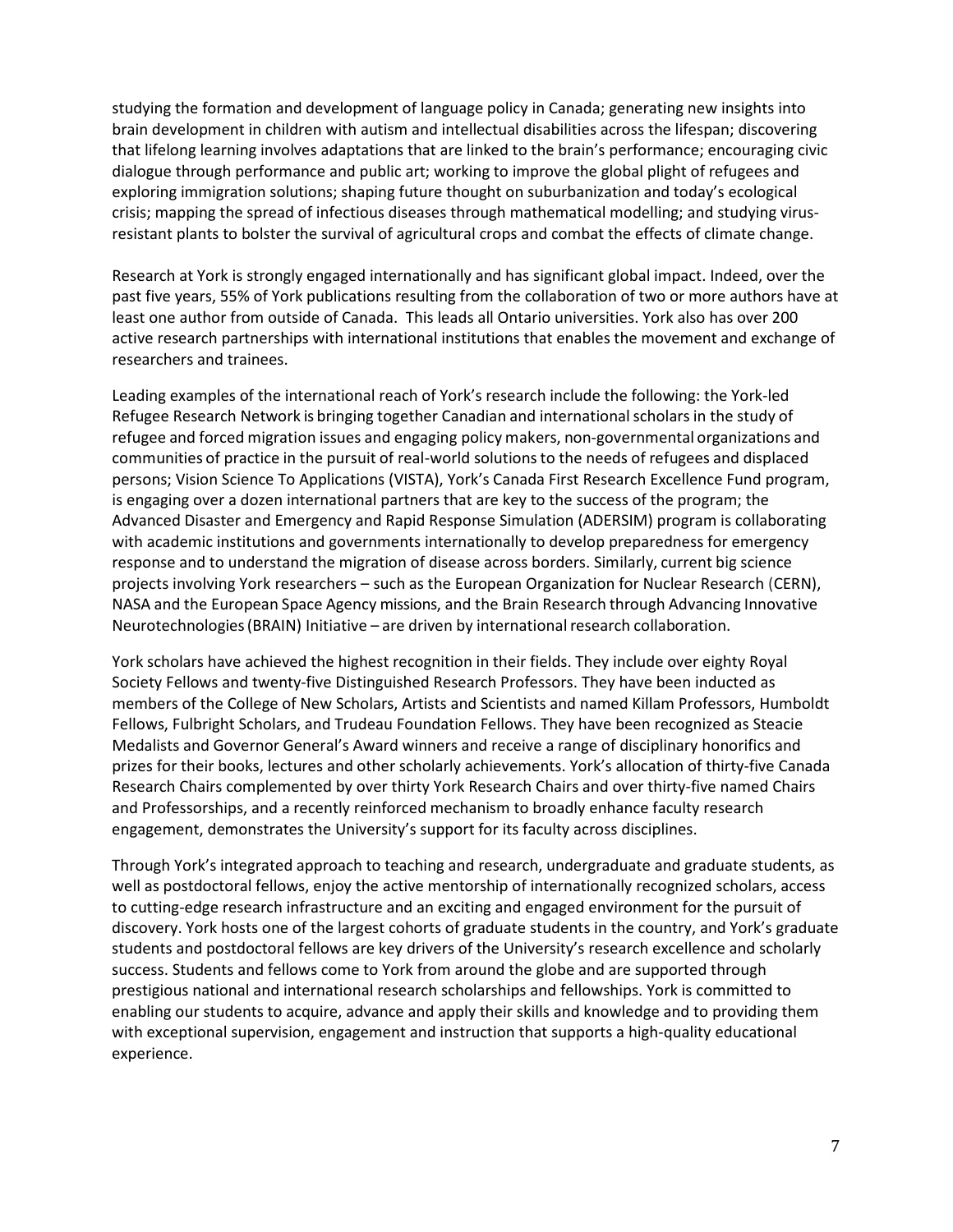## <span id="page-7-0"></span>**Comprehensive Research Engagement across the Institution**

York is providing national and internationally recognized research leadership across six broad intersecting and interdisciplinary themes:

- Advancing Fundamental Inquiry and Critical Knowledge
- Analyzing Cultures and Mobilizing Creativity
- Building Healthy Lives, Communities and Environments
- Exploring and Interrogating the Frontiers of Science and Technology
- Forging a Just and Equitable World
- Integrating Entrepreneurial Innovation and the Public Good

York is committed to ongoing investment that will support these research strengths across the institution, which, in turn, will enhance the influence and recognition of our scholarship and creative activities.

#### <span id="page-7-1"></span>**Advancing Fundamental Inquiry and Critical Knowledge**

- $\triangleright$  Whether in the humanities, social sciences, fine arts, natural sciences or beyond, pure curiosity-driven research is emphasized across York as foundational to realizing humanity's greatest aspirations.
- $\triangleright$  Many of the greatest advances in the arts, humanities, social, natural and medical sciences are due to exemplary individual contributions. University-based research must provide ample space for scholars to explore unchartered territory in their areas of expertise.
- $\triangleright$  The advancement of knowledge entails the examination and critique of existing structures and thinking, as well as the creation of new forms and expressions. Universities must nurture the drivers of innovative and critical ideas.
- $\triangleright$  We strive for international recognition of ground-breaking research that is contributing to the fundamental advancement of knowledge.

Discovery of our world provides valuable insights into its potential and our potential as human beings. Throughout the University, scholars are investigating the world that surrounds us: from the study of moral, political and legal philosophy to pure mathematics; from the investigation of molecular and subatomic interactions to exploring the human brain; from the poetic representations of data and generative systems in light and sound installations to the novel use of artificial agents in interactive environments; from the study of Indigenous life, cultures and traditions to the origins of government, the development of political institutions and the growth of non-state systems of government; from the study of chromosomes to the understanding of the cosmos.

Engagement in pure inquiry-motivated research is a particular privilege for and responsibility of the University's faculty and students. York seeks national and international intellectual leadership through this engagement. The quality and recognition of this foundational research is validated through critical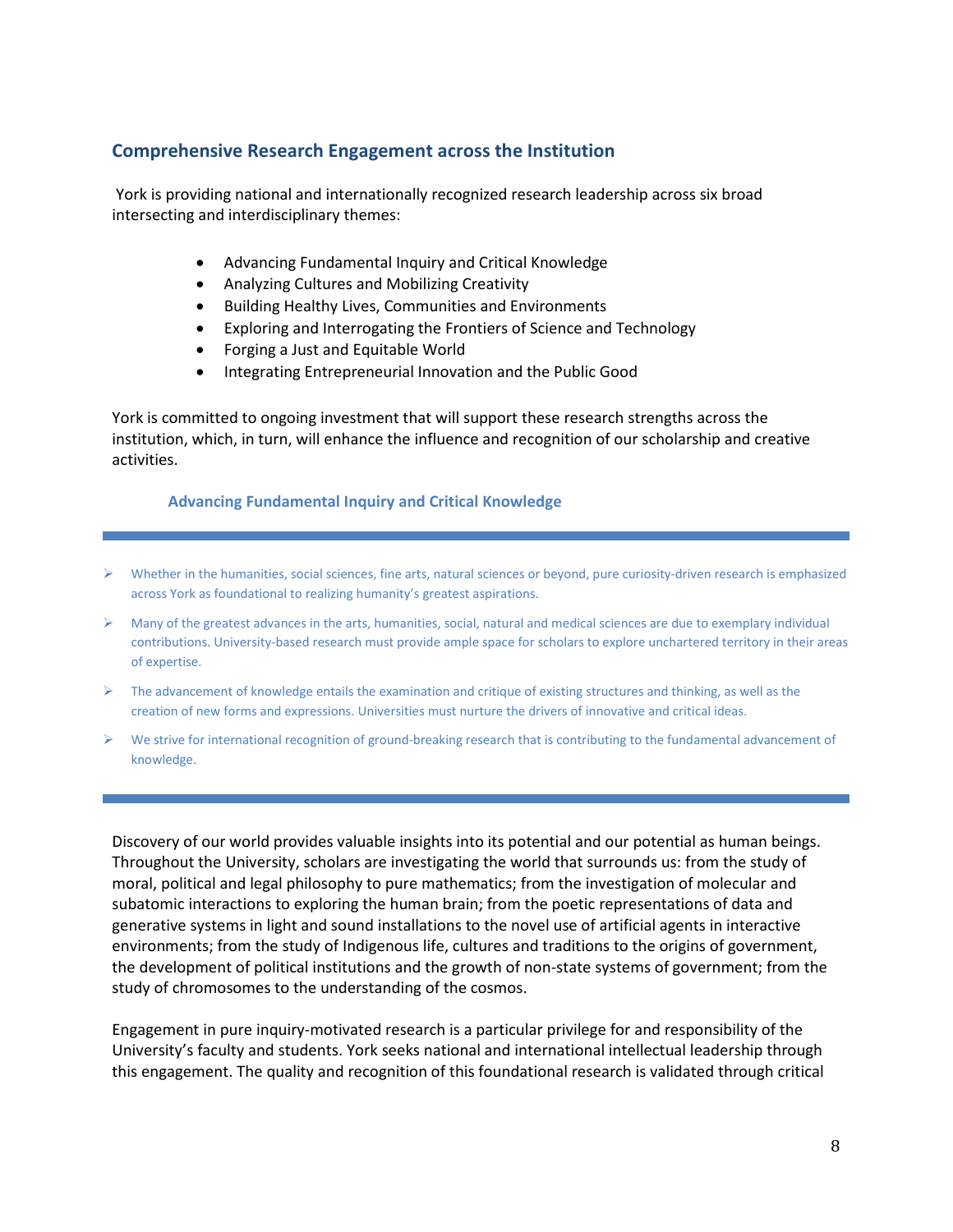peer review, as well as prizes and awards that recognize the University's scholarship and that provide funding in support of it.

In the social sciences and humanities, a critical approach embraces reflective assessments of society, cultural change and ways of knowing. To advance critical social and cultural theory, researchers are exploring historical change; political activism; the social and economic transformations of societies within Canada and around the world; and how culture has been and continues to be a crucial means of expression and avenue for creative problem solving.

York researchers explore a range of moral, political, feminist, Indigenous, environmental and legal philosophies and ethics, and are expanding the critical analyses of gender, sexuality, class, race, ethnicity, nationality, citizenship, human-animal interactions, age and ability. Across disciplines, the profound dedication to equity is reflected in research devoted to understanding and transforming attitudes towards constructs of race, class, identity, gender and power differentials in a range of social, political, educational, ecological and economic formations.

Researchers are exploring language acquisition and theories of linguistic variation, change and educational models in to help us understand more clearly the role of language in multicultural societies. By pushing the boundaries of innovative form and expression in the visual and performing arts, researchers probe cultural attitudes towards race, sexual identity and marginalized groups.

Through a critical lens, researchers at York are exploring the effects of the global movement of people, by displacement or through growing diasporas. York's researchers are at the forefront in the study of the effects on society of political, social and cultural inequities, injustices and human rights violations. When we enhance our understanding of world religions, ancient and current cultural practices, and the exigencies of political and economic powers, we can make better sense of a complex world. At the same time, research into the role of archives in knowledge dissemination and preservation informs the communication of new knowledge. Critical inquiry allows us to hear voices otherwise silenced by historical or contemporary injustice or marginalization.

York displays strong research leadership in discovery-based science across physics, chemistry, pure mathematics, biology, psychology and other disciplines. Astrophysics researchers use observations and theory to study the origin and evolution of structure in the universe, including the role that dark matter plays and how galaxies like our own Milky Way take shape. Using lasers to trap and hold individual atoms, quantum optics researchers are measuring atomic energy states with unprecedented precision, so that even the reliability of fundamental constants can be tested.

York's high-energy physicists are bringing leadership to large-scale international initiatives through TRIUMF (Canada's National Laboratory for Particle and Nuclear Physics), the ATLAS collaboration at CERN (the European Organization for Nuclear Research), and the T2K collaboration in Japan that is seeking out and studying the elementary particles of which everything is comprised, including antimatter, neutrinos, the Higgs boson and magnetic monopoles. Applications of this work are not always apparent at the time the work is being done. For example, innovative and critical advances in pure mathematics often find application only decades after their conception and in ways never anticipated by their originators.

Biological research at York extends from molecules to cells, organisms, populations and ecosystems. York researchers are pushing the boundaries of genomics and proteomics to more fully understand how the expression of genes is regulated and to determine the structure and function of proteins and other factors encoded by the genome. Researchers have developed innovative approaches to investigate the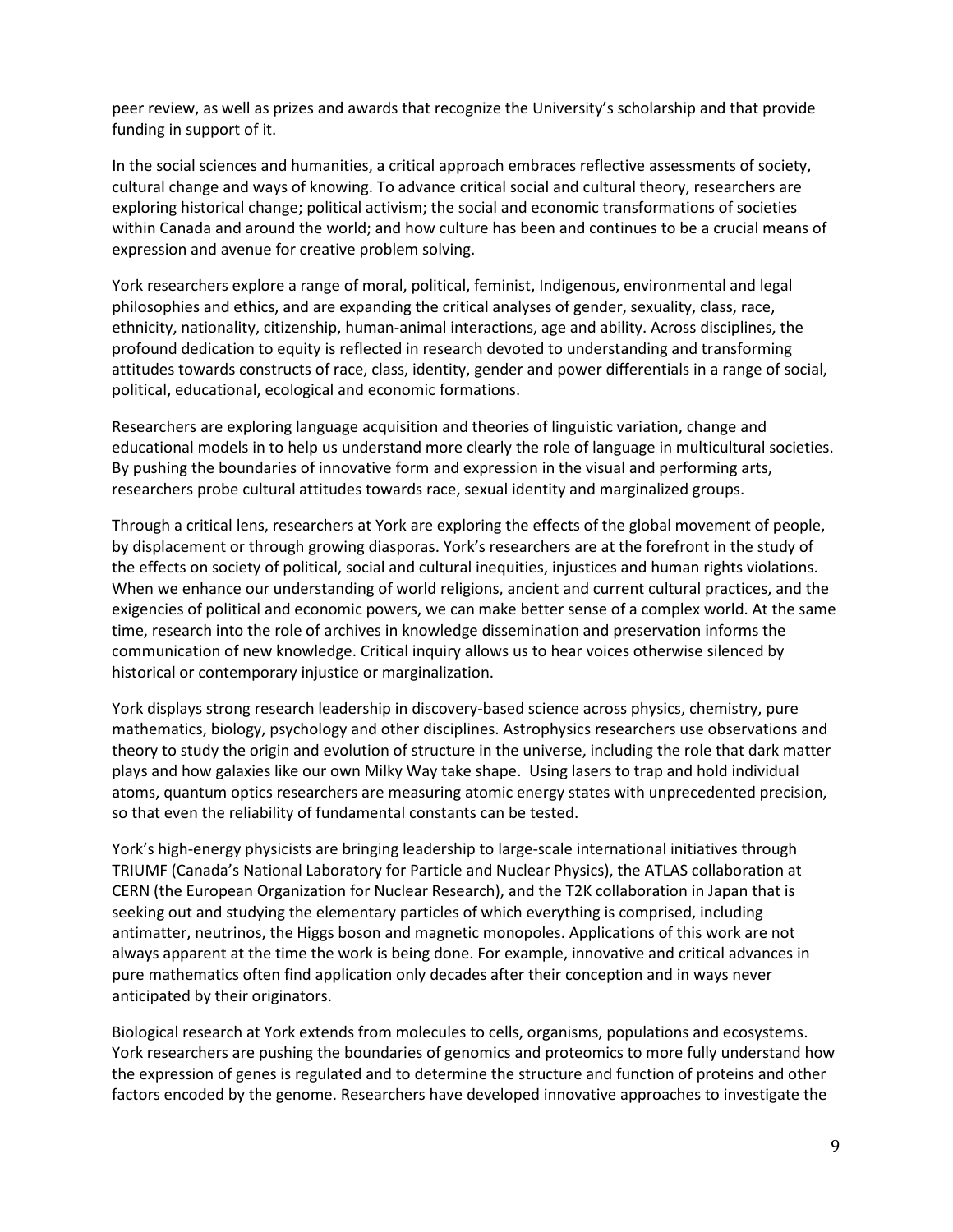diversity and functionality of the proteome resulting from alternative splicing and post-translation modifications.

Physiological, metabolic, behavioural, biochemical and genetic processes are being investigated in different model systems, including yeast, filamentous fungi, insects, fish and mice. Researchers in chemistry and biology are elucidating the structure of molecules and proteins by nuclear magnetic resonance spectroscopy X-ray crystallography and mass spectrometry, and are making original contributions to chemical biology, organic, inorganic and physical chemistry, while others are exploring the fundamentals of animal behaviour cognition, including migrations patterns and how animals adapt to and interact with their environments.

#### <span id="page-9-0"></span>**Analyzing Cultures and Mobilizing Creativity**

- $\triangleright$  This theme explores culture and creativity at the intersections of social innovation and tradition.
- $\triangleright$  It addresses directly York's diverse and strong expertise in the fine arts, including dance, design, film, music, theatre, creative writing, visual arts and digital arts, as well as a broad spectrum of research in liberal-arts based disciplines that include literature, philosophy, languages, linguistics, education humanities and social sciences.
- $\triangleright$  Research in this area includes a focus on the intersection between Indigenous ways of knowing and modern technologies.
- $\triangleright$  We strive to expand the profile and recognition of art installations, performance and community engagement through our scholarship.

York University is a major contributor to the advancement of creative work and scholarship in the arts and culture in Canada, and an emerging global leader in cultural production and creative research. This dynamic creativity is complemented by critical analysis of both culture and the processes of cultural production.

The significant breadth and scope of scholarship in communications and cultural studies, fine arts, digital arts and arts-based education, philosophy and environmental studies, languages, literature and linguistics, technical and creative writing, and translation draw together a community of researchers who cut across traditional disciplinary boundaries to facilitate dynamic collaborations. Critical and creative features are mutually informative and often interwoven through scholarly publications and the practice-based production of artists, designers and performers in York's studio programs. York's research in the areas of culture and creativity influences a range of social, cultural and technological development across sectors and communities. This research draws on internationally leading expertise at the intersection of arts and digital technologies, including digital humanities, education, languages, linguistics, literature and culture. York's researchers are investigating the future of narrative, emerging forms of cultural expression, interactive storytelling, mobile media, gallery installations and interactive cinema, including 3D cinema and stereography.

Through York's Motion Media Studio @ Cinespace and through Sensorium, York's Centre for Digital Arts and Technology, researchers are driving the development of innovative, cross-platform production for Toronto's film and digital media industry. Researchers are constructing responsive artificial worlds through mixed/hybrid reality technologies, including virtual and augmented reality, and they are pushing the boundaries of human-computer interaction in areas that include critical technology design and interactive graphics. Artists and designers are exploring new screen technologies, approaches and techniques through production and theoretical study of augmented reality as an emerging medium.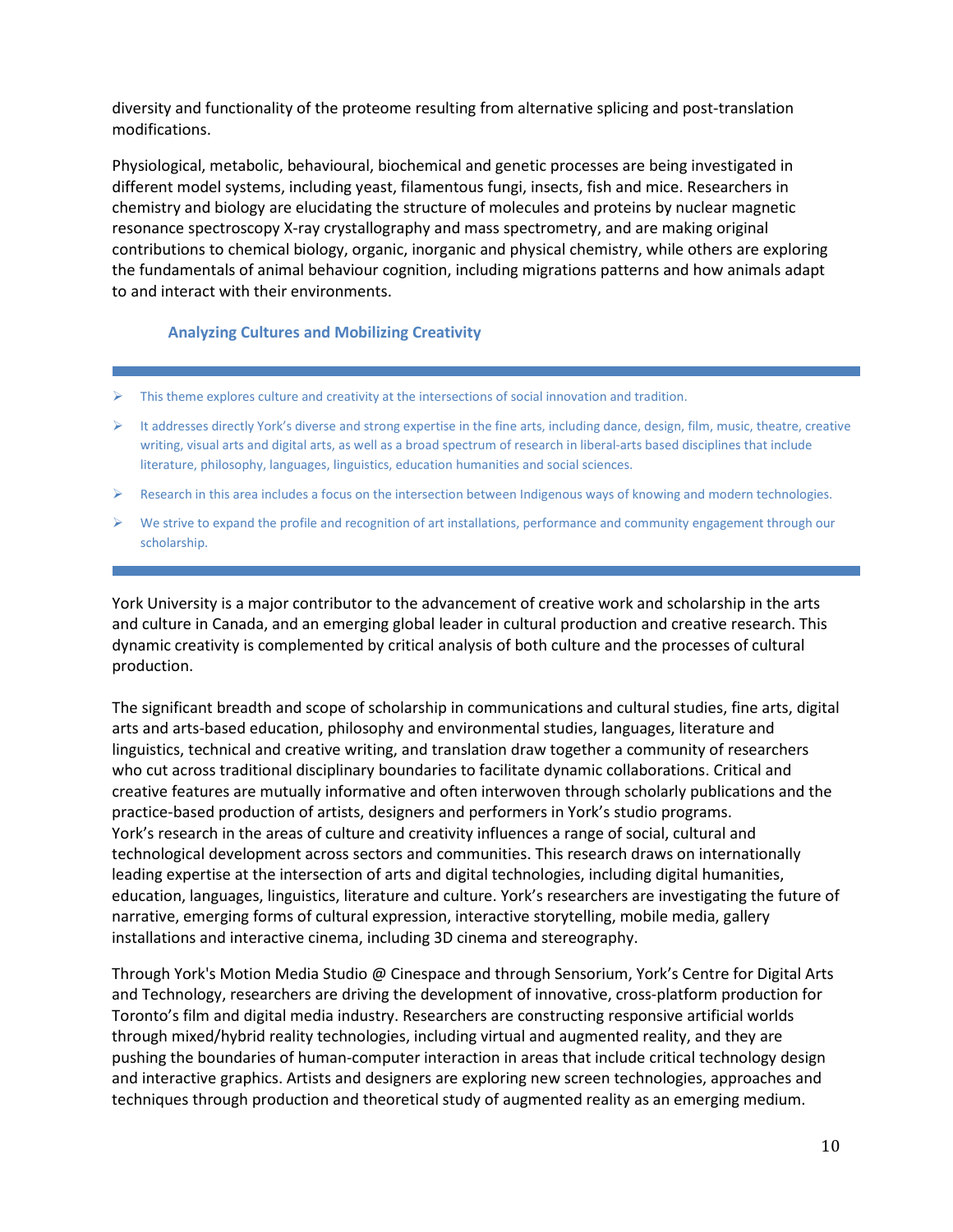Research in these areas depends increasingly on deep learning and other aspects of artificial intelligence (AI) and is complemented and enhanced by AI research conducted in computer engineering, information systems and mathematics. Other researchers across the University are pushing the boundaries of cinema and media studies through exploring the intersections of cinema and media with technology and art, while York's legal scholars are exploring intellectual property law and policy issues predicted to emerge in the next generation of digital technologies.

York's research librarians and archivists are active stewards of the University's research assets. They advance our research culture and reputation by providing research leadership in evolving data-driven research methodologies used in digital scholarship and in managing research data to maximize accessibility. York University Libraries are actively exploring how to better extend this infrastructure into new modes of capturing, managing and exploiting information and large sets of data, and developing new ways to present, visualize and understand this data to support new forms of cultural expression. This work includes curating and digitizing existing archival holdings to better raise the visibility and profile of these materials as well as supporting exhibits, communications and digitization with a variety of cultural community partners. An evolving and important aspect of this work involves partnerships with Wikimedia to continually leverage emerging online technologies and give better visibility to scholarship and creative works produced by frequently marginalized groups.

At York, creative cultural production is complemented by the critical study of cultural traditions, production and performance practices, including Indigenous narrative and forms of cultural expression and storytelling. Scholars excel in all genres, from the earliest expressions to today's global spectrum of voices. In anthropology, researchers critically explore how people are subjected to, participate in and contest the processes of living in a world that is interconnected by powerful economic, cultural and technological forces. Historical scholars examine the forces and thinking that shaped cultures in the past as a starting point for acting and thinking in the present while the politics of contemporary, popular and more traditional forms of cultural expression are examined from a current political science, sociological and communications perspective.

Digital storytelling is helping to advance the understanding of Indigenous student achievement and the processes of decolonizing and indigenizing schools. Linguistics scholars have been assisting in the development of language policy as it affects public education in Nunavut, and they are providing insight into how language policy has led to the threats experienced by francophone cultures in Ontario and Quebec, and internationally.

In theatre, York researchers have traced the genealogical development of performance studies in Canada and are providing leadership in major international research projects from Bali to South Africa, which are focused on the history of theatrical design and understanding the traditional narrative of theatre.

Researchers are exploring art, digital media and globalization to better understand how artists in different cities contribute to the development of new cultural and informational landscapes. Scholars in this area are documenting new cultural formations and community-based cultures – from urban parks to transitory performances in neighbourhoods and virtual spaces on the internet. Research outcomes include exhibitions, curatorial interventions, performances and publications. Design researchers imagine new intelligent user interfaces for the future that inform our understanding of communications technology in the world today. Dance researchers are focusing on dance science, including the psychological aspects of injury as well as prevention research, and motor learning and motor control, while other types of scholarship is focusing on dance history and criticism. York's music scholars are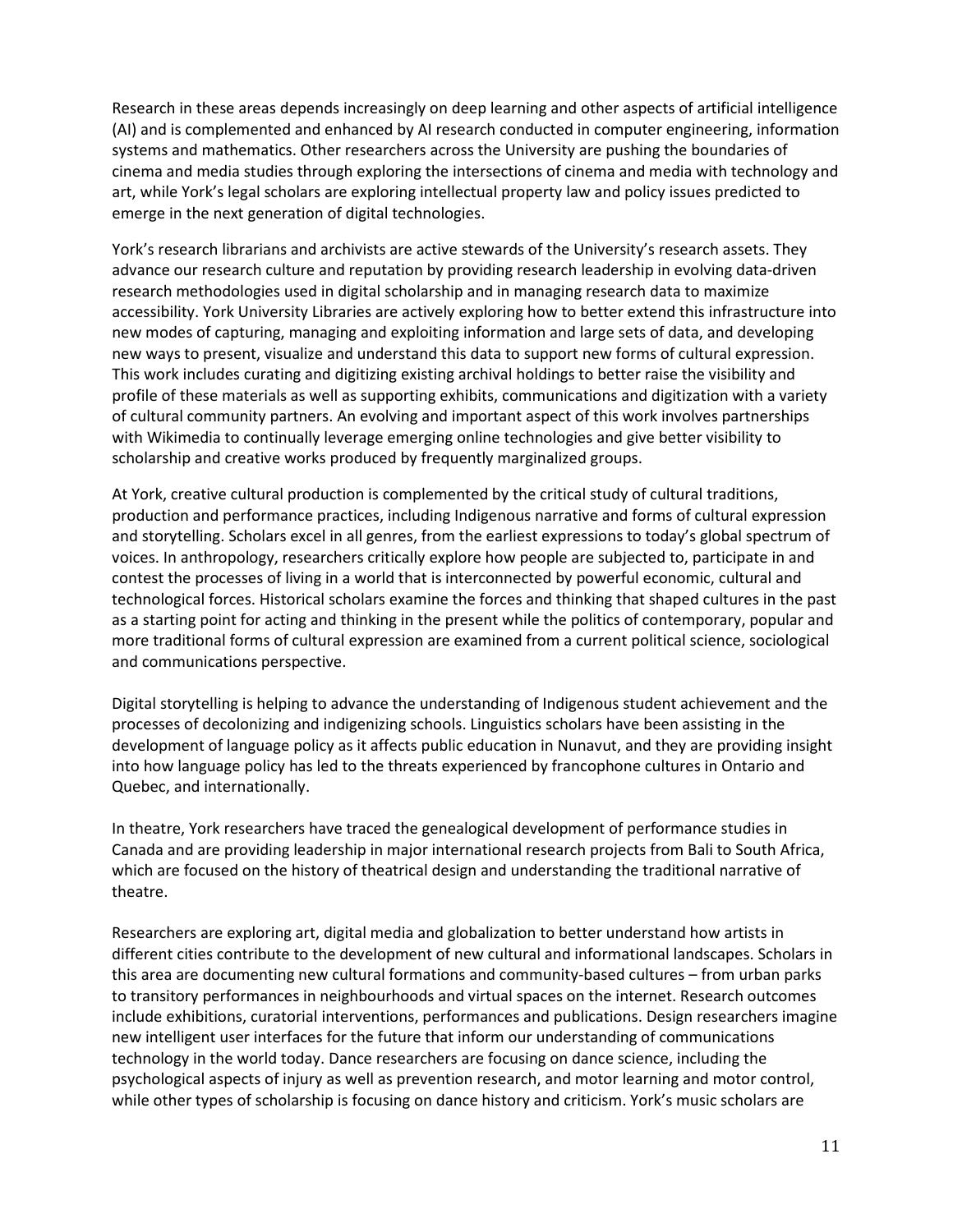engaging in highly recognized investigations, integrating academic studies and studio training across a wide range of musical cultures and traditions. For example, ethnomusicological research is exploring the lived experience and the ongoing significance of music in defining the self and community within a context of global destabilization.

#### <span id="page-11-0"></span>**Building Healthy Lives, Communities and Environments**

- $\triangleright$  This theme encompasses the study of health, from age-related ailments and disease prevention, through cognitive and physical health, to the influence of income inequality, the social determinants of health as well as the health of communities and global health.
- $\triangleright$  It includes but is not limited to needed changes in health policy, services and systems, as well as research in the biomedical and clinical sciences and population health.
- $\triangleright$  It speaks to the nature of well-being and the study of how to achieve high-quality, lifelong physical, mental and social wellbeing for individuals and communities.
- $\triangleright$  The growth and impact of research in this theme also advances York's broader ambitions of proactively working towards a medical school that focuses on integrative clinical and preventive medicine, interdisciplinary service delivery and health promotion.
- $\triangleright$  We strive for policy impacts and the development of technologies, tools and methods that promote wellness and healthy environments.

York researchers are focusing on improving health outcomes and bridging new knowledge and applications to improve the understanding, prevention and treatment of disease and injuries and to provide healthier environments for individuals and communities. Initiatives include biomedical exploration; the study of the social determinants of health and age-related ailments; Indigenous understandings of healthy environments; the promotion of mental, creative and physical health; critical examinations of disabilities; analyses of global health and global health governance; health data mining and management; bioethics; exploring bullying behaviours; and situating wellness in the contexts of history, culture and the lived environment.

This interdisciplinary approach to health research is making a significant contribution towards improving the overall health and well-being of individuals, communities and environments. Researchers at York are exploring the effectiveness of strategies that address health-related inequalities for all people, including those who are marginalized and face increased health risks, with both a national and global view. York's growing reputation as a leader in health research has been reflected since 2017 in the hosting of Canadian Institutes of Health Research's Institute of Population and Public Health.

Through VISTA, researchers from across the University are advancing understanding of how the brain works, linking visual neuroscience with computer vision, making connections across the health care sector and contributing to new innovations that include rehabilitation, neurotechnology, robotics, virtual reality, navigation and other novel interventions based on deep-brain stimulation, image-guided surgery and screening techniques for clinical populations.

In the biomedical sciences, research ranges from bioengineering that is improving medical device technology and improving diagnosis and screening to broad interdisciplinary approaches to improving understanding and treatment of severely debilitating and chronic conditions, including diabetes, cancer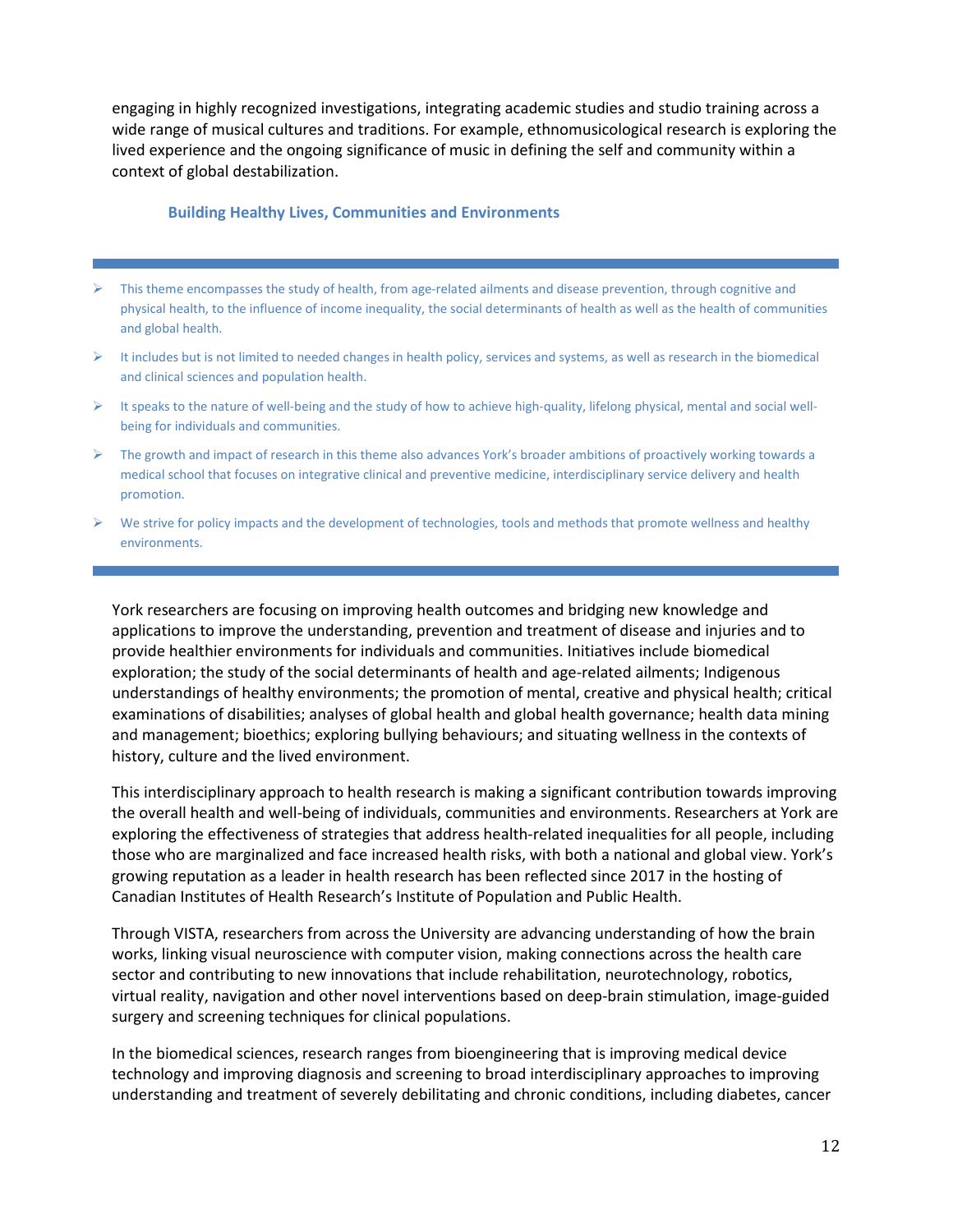autism, Parkinson's, Huntington's, and concussion and dementia. Others are exploring critical questions involving muscle health and its contribution to metabolism, mobility and the quality of life and healthy aging. With a focus on promoting wellness and improving quality of life through physical activity, diet and memory training, research at York is improving lives and quality of life.

York scholars are partnering with public organizations and private sector industries to advance mobile personalized health care technologies with integrated electronic health records, as well as developing new medical devices and big data platforms and providing health solutions to improve outcomes for patients – all while lowering sector costs. Other partnerships are working to improve vaccine development and delivery and exploring ways to improve safety in the health care system through enhancing patient-centred care.

Linking policy to care is a special strength of our research. Researchers are delivering policy-relevant suggestions around best practices and prevention of emerging health challenges such as disease migration and antibiotic resistance. Through an approach that extends from precise mathematical modelling of disease, to the study of global health governance, social engagement and social justice in overcoming health inequities between the Global North and South, researchers at York are contributing to solutions that will improve global responses to emerging and persistent health challenges. Best practices are also improving the lives of the disadvantaged and persons with disabilities.

Building healthy communities and environments depends on a complex interaction between social, biological, political, behavioural, environmental, economic, cultural and historical factors. Researchers are studying the health implications of homelessness, youth culture and community development within urban settings. They are studying how concepts of health have changed over time and how humans have responded historically to epidemics and other health challenges in a variety of geographical settings. Others are focusing on enhancing literacy and educational involvement and well-being among marginalized populations, including Indigenous peoples. Child and youth research produces leading scholarship on youth homelessness, mental health, education and marginalized youth, relationships and development of infants, children, adolescents and families.

Researchers are providing a critical voice in the debate over health care reform in Canada. They are addressing privatization, healthy aging, the erosion of universal health care, nursing shortages and inequities in health care. Innovative research on lifelong well-being and work/life balance highlights a comprehensive approach to the study of health that places an emphasis on community engagement, social justice and critical theory. Another area of key research focuses on the contribution of the creative arts to health and social well-being and the balance of health care equity for groups such as Indigenous communities, women, rural populations, persons with disabilities, economically disadvantaged groups, immigrants and ethnic and cultural minorities. For example, an international research initiative led by York researchers is enabling deaf children to develop better societal understanding and more advanced social negotiation skills, resulting in more intuitive written skills. We are exploring key issues in global women's health and Indigenous health as part of a larger critical exploration of biomedical knowledge in cultural, social and historical contexts.

Other areas of health-related research include the influences of air and water quality on human health; the association of sustainable growth on individual and population health; the use of biomolecular interactions to diagnose and treat diseases; and women's health, sexuality, including the intersection of LGBTQ2S sexuality, gender, and human rights.

External partnerships are integral to York's health-focused research. We have local partnerships with industry leaders, regional hospitals, family health teams, public health and the Central LHIN (Local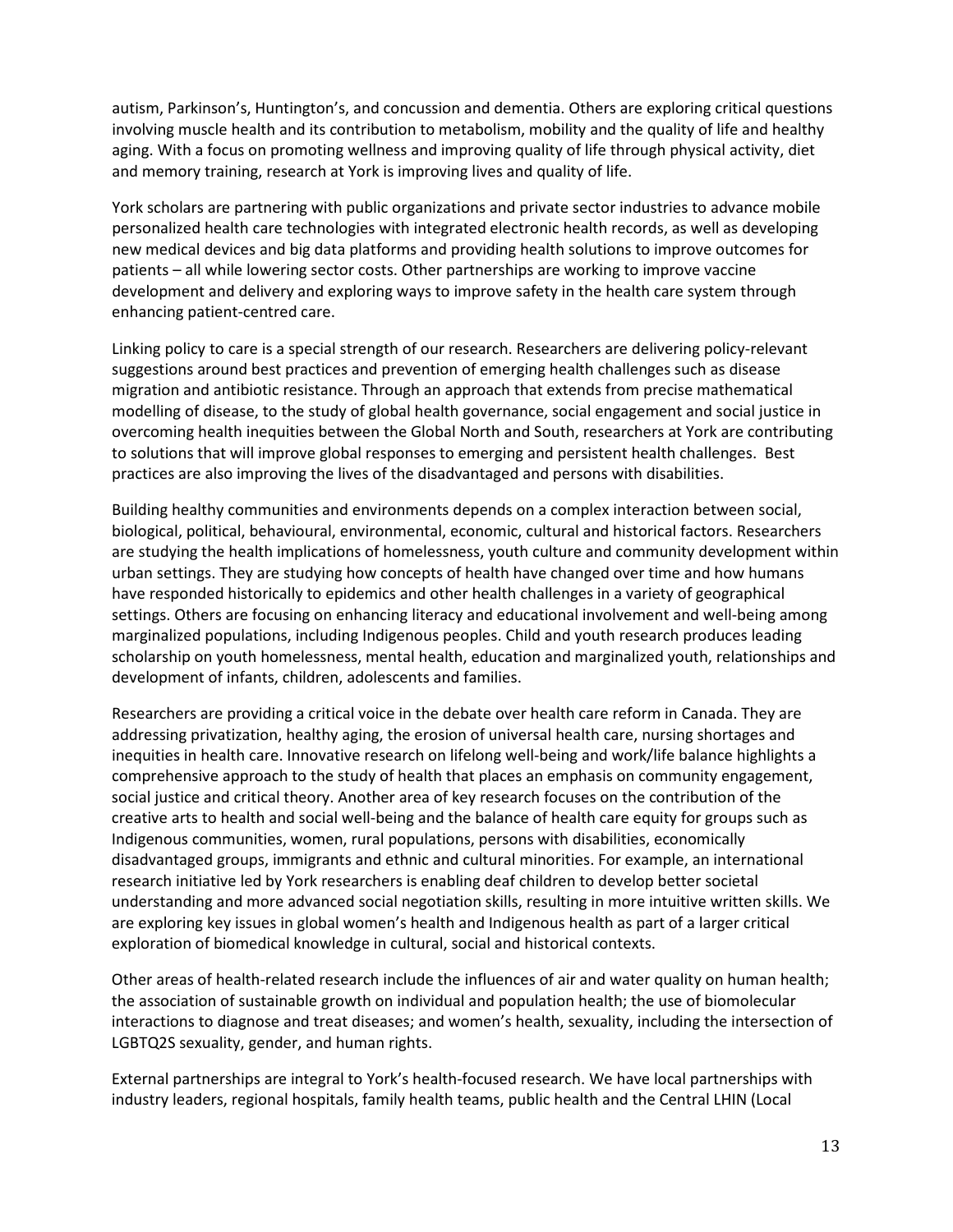Health Integration Network). Internationally, we have partnerships with organizations in the United States and Western Europe, India, the Middle East, Eastern Europe, China, South America and Africa, sharing with each the mutual goal of helping people live healthier lives and co-creating rejuvenated health systems.

#### <span id="page-13-0"></span>**Exploring and Interrogating the Frontiers of Science and Technology**

- $\triangleright$  This theme explores the complexity of science and engineering, technological innovation and the fundamental challenges arising in our global ecosystem.
- $\triangleright$  The projects in this theme focus on research and development in biology, psychology, chemistry, physics, computer science and engineering and often include industrially relevant discoveries and innovations.
- $\triangleright$  Disciplines included in this theme are mathematical and information sciences, humanities and social sciences, health sciences, law, environmental studies, and science and technology studies.
- $\triangleright$  We strive to be at the forefront of scientific discovery and to lead Canadian universities in technological innovation for the benefit of society.

Research in the sciences and engineering cuts across the disciplines. For example, vision researchers are at the leading edge of developing and applying technology in the areas of biological vision, computational vision and robotics and are supported in this effort through the VISTA Canada First Research Excellence Fund (CFREF) program. They are integrating the fields of visual psychology, computer vision, robotics and visual neuroscience as they investigate new models of human visual mechanisms and the ways that will lead to visually intelligent machines.

York's Advanced Disaster Emergency and Rapid Response Simulation (ADERSIM) is Canada's first academic-industry partnership to address disaster and emergency management at scale, using deep analytics and big data to enhance disaster and emergency planning through leading-edge modelling and simulation technology. Translating big data into actionable discoveries is also the focus of the BRAIN (Big Data Research, Analytics and Information Network) Alliance, a diverse network of universities and public and private institutions, led by York researchers to address challenges in big data analytics and visualization. Research in the development of next generation intelligent and interactive systems is bringing together researchers addressing issues with the computational basis of intelligence and mediation between human and computer systems. York's high-powered team of researchers and industry partners are developing end-to-end intelligent systems that involve expertise from computer vision and geomatics to transportation engineering to urban planning. York's Interdisciplinary Digital Media Program is the only research program in the Greater Toronto Area that combines a rich blend of technology, media and communication that is drawn from the strengths of the computer science, fine arts, cultural studies and social sciences.

York is an international leader in space science, engineering, geomatics and environmental sciences research. Researchers are leading the contribution of scientific instruments for space missions supported by the Canadian, American and European space agencies. The research involves development of space flight instruments, planetary exploration and Earth observation. For example, York is leading the development of a laser terrain mapping instrument that was deployed on NASA's OSIRIS-Rex returnmission spacecraft for the purpose of mapping and collecting asteroid samples from the asteroid Bennu beginning in the summer of in 2018.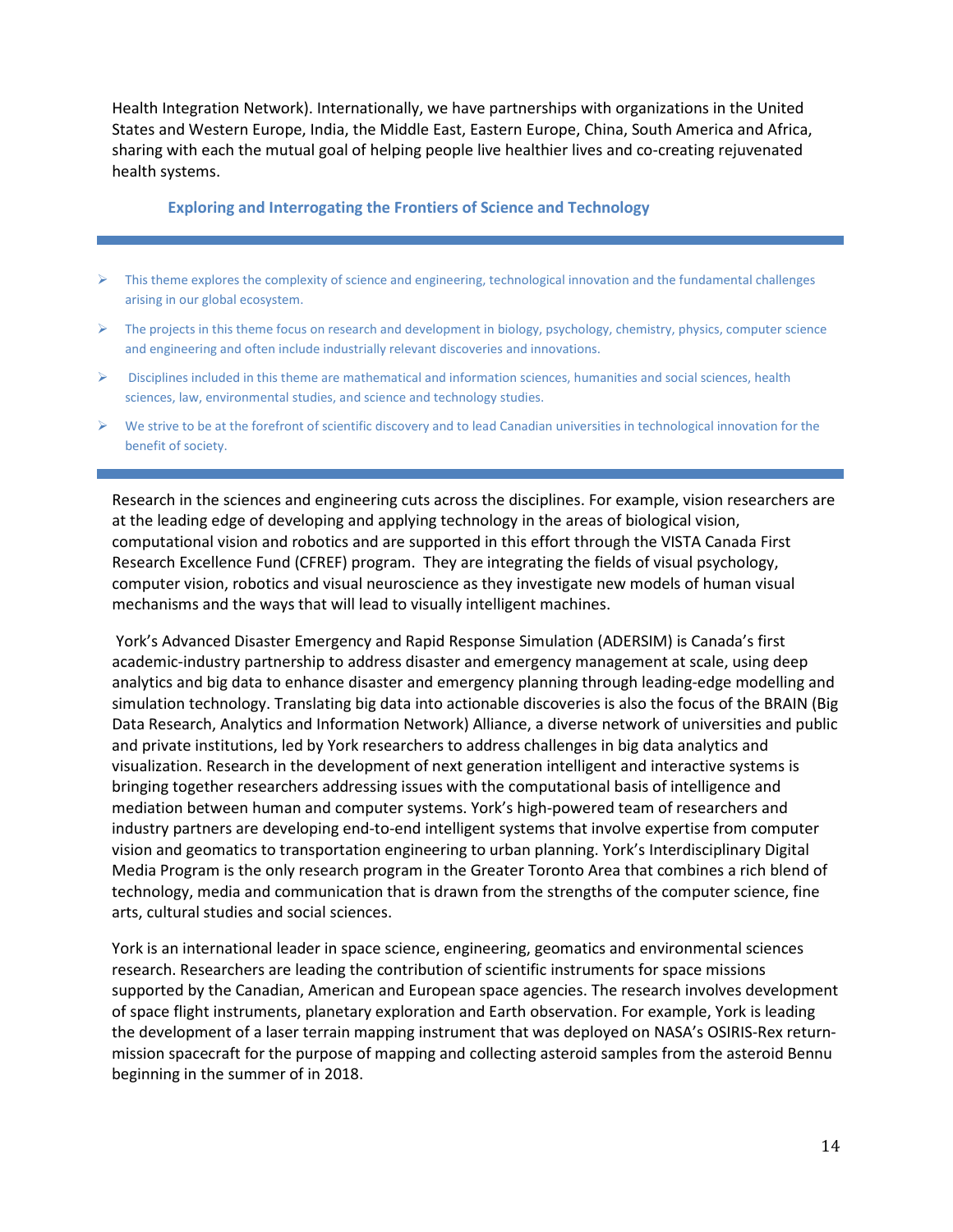York researchers are also leading an engineering experiment involving the tethering of small satellites. The Canadian Planetary Simulation facility has recently been established at the University. It is based on a chamber that is providing extreme environments for planetary science research. York researchers also have an established track record of leadership in atmospheric research with observations to investigate the processes of climate, weather and air quality, as well as broad engagement in the environmental monitoring of air, water and biodiversity.

Scholars in the humanities and social sciences expand our critical understanding of science and technology by exploring their social, cultural, political, philosophical and material dimensions. This research offers unique interdisciplinary perspectives on both the historical development and contemporary challenges of scientific and technological practices and discourses. Researchers from across the University are collaborating on projects in the development of technologies in the digital arts, computing and engineering. Further, with the development of new technologies come new legal issues and rapidly evolving legal and social norms. York's legal scholars are exploring the complex legal and governance issues surrounding intellectual property, artificial intelligence and technology law, and interacting with their colleagues in sciences and engineering.

In mathematics and statistics, researchers are undertaking leading-edge studies that focus on applications for the sciences and health sciences. They are developing new mathematical models for the prediction of disease transmission and the geosimulation of how a disease spreads, and they are coordinating several academic-industrial collaborations in data mining, neural networks, pattern recognition and vaccine mathematics, modelling and manufacturing. Significant contributions to this research are being made by researchers in the life sciences, with emphasis on biochemistry and molecular biology, cell biology, ecology and population biology, genetics and animal and plant science. Researchers in chemical and physical sciences are pushing the boundaries of nanotechnology and advancing the fields of synthetic chemistry, proteomics and materials science.

#### <span id="page-14-0"></span>**Forging a Just and Equitable World**

- $\triangleright$  Research in this theme extends from understanding the global and international environment to exploring identity, human rights, citizenship and the movement of peoples.
- $\triangleright$  Research focuses on challenges posed by the social, economic and environmental transitions shaping human activity, focusing on local and international policy making, with an emphasis on environmental sustainability and climate change, urbanization, socio-political systems, international political economy, history, security, governance, education and law.
- $\triangleright$  This theme explores public and international affairs and a broader examination of Canadian public institutions and the international environments in which they function, with emphasis on Canada's bilingual heritage, emerging multilingual contexts and Indigenous peoples.
- $\triangleright$  We strive to provide leadership in scholarship impacting policy nationally and internationally, surrounding issues of equity, justice and sustainability.

Our leading legal, political, environmental and sustainability research scholars are asking critical questions, developing new knowledge and awareness, and challenging existing paradigms. Their findings inform the development of equitable public policy and encourage equitable socio-economic advancement and have informed York's Sustainability Strategy (2017). They are engaged in collaborative international research that spans the social sciences, law, business and engineering, and that focuses on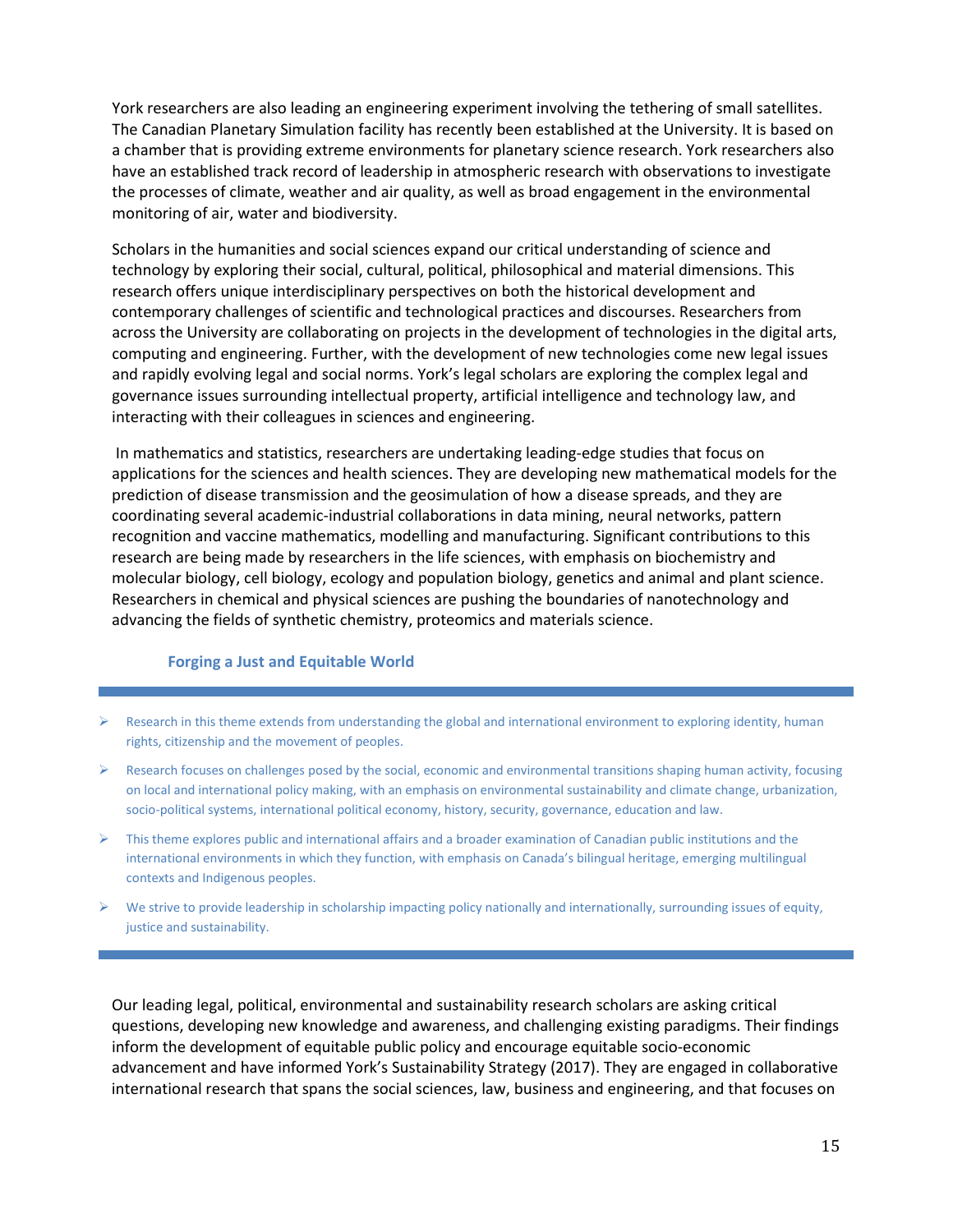transnational issues such as globalization, post-colonial criticism, human-animal relations, social movements, security, gender, human rights and refugees. Their studies incorporate research related to Indigenous peoples and nations, Indigenous understandings of responsibilities, Indigenous thought, legal scholarship and language, and highlights York's strength in Canadian and international affairs. Researchers in this area are actively pursuing scholarship that bridges disciplines concerned with the natural and built environments and social justice.

Forging a just and equitable world includes scholarship that offers new insights into areas cutting across borders and territories, effectively responding to the challenges shaping human activity and changing the way we live. This includes significant capacity in environmental monitoring research, including oil and gas sector impacts, and a broad spectrum of expertise in air, water and biodiversity monitoring. York researchers are exploring climatic and environmental change in Europe, North America and Asia across various historical periods and showing how this has had profound social, economic and political effects over time.

The Sustainability Energy Initiative (SEI) is spearheading the development of technologies and policy applications to advance sustainable energy solutions. York's researchers lead tool and process development for reducing Canada's overall carbon footprint and for building sustainable energy sources of the future. This includes efforts in power and renewable energy systems, advancing the development of materials for green infrastructure, including micro- and nano-structure bio-materials, flexible and light-weight smart polymers. Research in automotive engineering is focused on reducing emissions and on ensuring that the next generation of vehicles is safe, durable and fuel efficient.

York researchers also are studying water quality in Canadian lakes and leading the investigation of threats to these natural resources and habitats; examining the health impact of climate on vector-borne and waterborne diseases; making predictions of climate change by way of insect sub-fossils; monitoring migratory patterns and health of forest songbirds; studying invasive insects; examining the molecular biology of plants; and studying bee biodiversity vital to the pollination of wild plants and crops. Ecologists study the effects of multiple environmental stressors on different ecosystems and develop computer models to predict these effects. These studies advance our understanding of how climate change, acid rain, mineral levels and invasive species threaten the North American landscape and the biodiversity that is essential to our existence.

Examination of issues related to urban sprawl and political ecology are bridging ecological research and public policy. Researchers are closely examining how non-human agents affect urban societies both in the past and in contemporary global suburban areas. As well, they are conducting studies into worldwide suburban development to examine governance models, land use, immigration, infrastructure and daily life. York's researchers are examining migration and settlement in both suburban settings and urban immigration gateways, looking to improve settlement outcomes in the face of economic, social, political and cultural challenges.

York researchers are also investigating the ethical implications of climate change and the kinds of responsibilities we have for future generations. Issues of cultural citizenship, community and the environment are being explored by researchers through a range of experimental and creative practices that emphasize public art installations and scholarly publications that examine urban development, Inuit culture and climate change. Ultimately, this research will promote improved understanding of the state of the environment and enhance our knowledge of how to counter the cumulative effects of environmental changes, including the future effects of multiple stressors.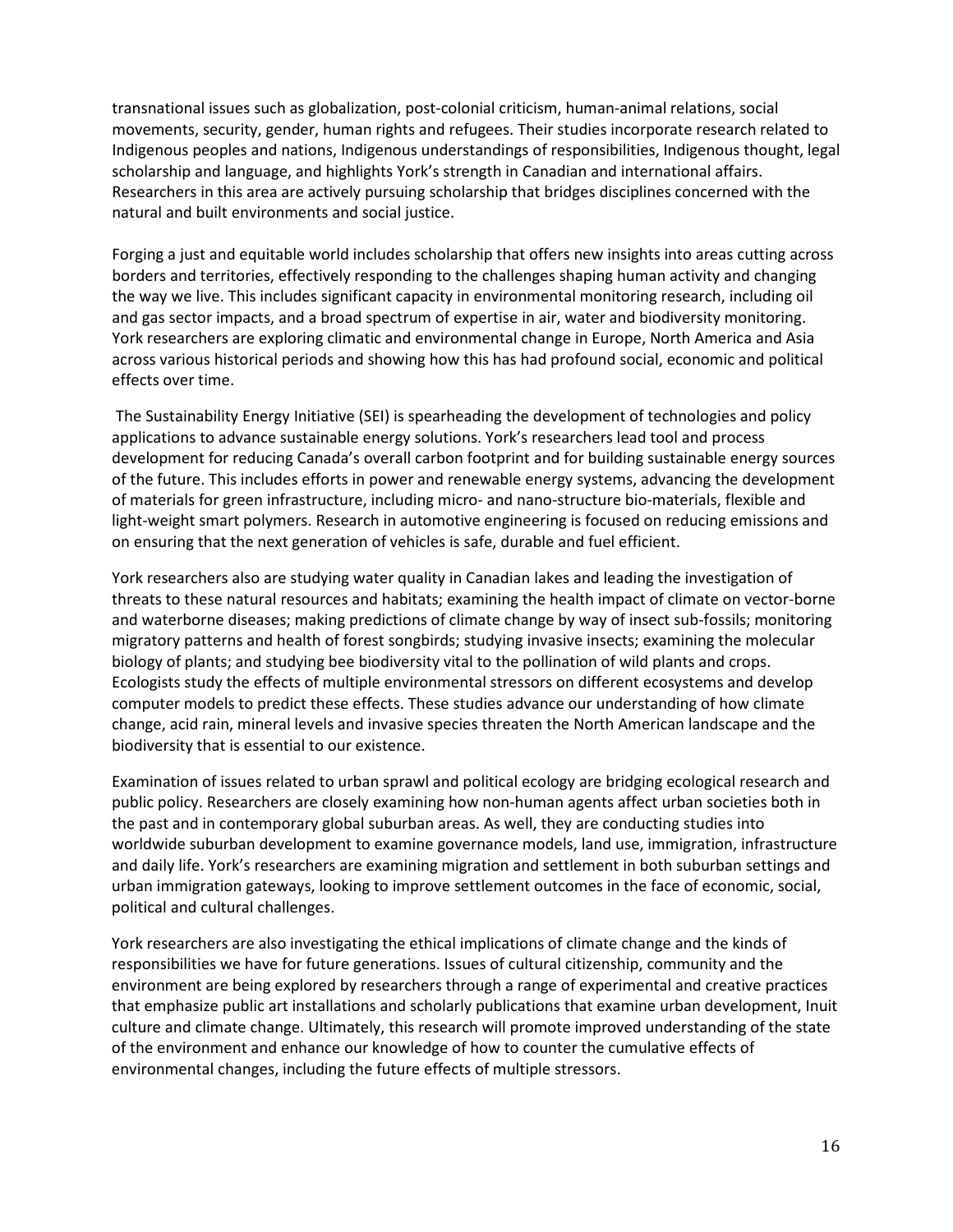The nature and scale of our societal and environmental problems require the application of a broad spectrum of approaches in seeking solutions in multiple settings. York researchers are pursuing collaborative, integrative and solution-oriented research on environmental issues in multiple settings and environments. Here, York's EcoCampus within the Las Nubes Biological Reserve in Costa Rica provides a living laboratory where issues of neo-tropical conservation, education and eco-health are studied and explored. The Reserve's library, La Casita Azul, provides an important link between the campus and the surrounding community through the development of programming and providing study space and internet access.

Considerable scholarship probes important environmental, equity and human rights issues as reflected in Canadian and global environmental law, including those related to Indigenous peoples and the environment. This is complemented by research on natural resources law; the impact of resource development on constitutionally protected Aboriginal rights and treaty rights; ethical investment; governance for sustainability; and sustainable finance. Questions of security, sovereignty and jurisdiction are central to equality and the politics of the environment, which are especially relevant to York's Northern and Arctic research initiatives, but also apply to other regions of the world experiencing similar pressures and entitlement issues, including culture, ethnicity, gender, sexuality, subnational divisions, civil society, and migration and borders.

York researchers are established world leaders in inquiry into the origins, nature and consequences of singular and intersectional forms of inequality and oppression. These include economic policies of the developed world; the social structures of race, gender and colonialism; and inequalities resulting from physical, intellectual, educational and emotional abilities. Recognizing the pressures often associated with displacement, migration and the movements of refugees, our researchers are examining the multifaceted dynamics of global migration and the complex issues surrounding refugee experiences. These studies focus on the displacement of populations and individuals across and within borders for reasons of persecution; expulsion; violence; violation of fundamental human rights; and the loss of essential human security and livelihood. York's refugee research is highly collaborative, with strong ties to research centres and organizations around the globe. Within refugee camps, York professors are working to improve the quality of teaching and education for children by developing mechanisms to deliver post-secondary education to refugees.

The outcomes of this work play a strong role in informing public policy development and practice on the part of international, governmental, advocacy and service organizations. Similarly, feminist researchers examine national and transnational issues by applying an interdisciplinary approach to explore issues of gender, sexuality, employment and labour; culture representation and power; health and spirituality; human rights; and equity in education.

<span id="page-16-0"></span>International research at York is providing answers to questions on some of the most important and intractable issues around the globe, focusing on issues that are pertinent to understanding Canada and its place on the global stage. In public and international affairs, York's research focuses on analyzing Canada in the North American and global political economy, the Canadian and international implications of key challenges and problems, the Canadian economy, the politics of language and how Canada's public institutions function within domestic and international contexts.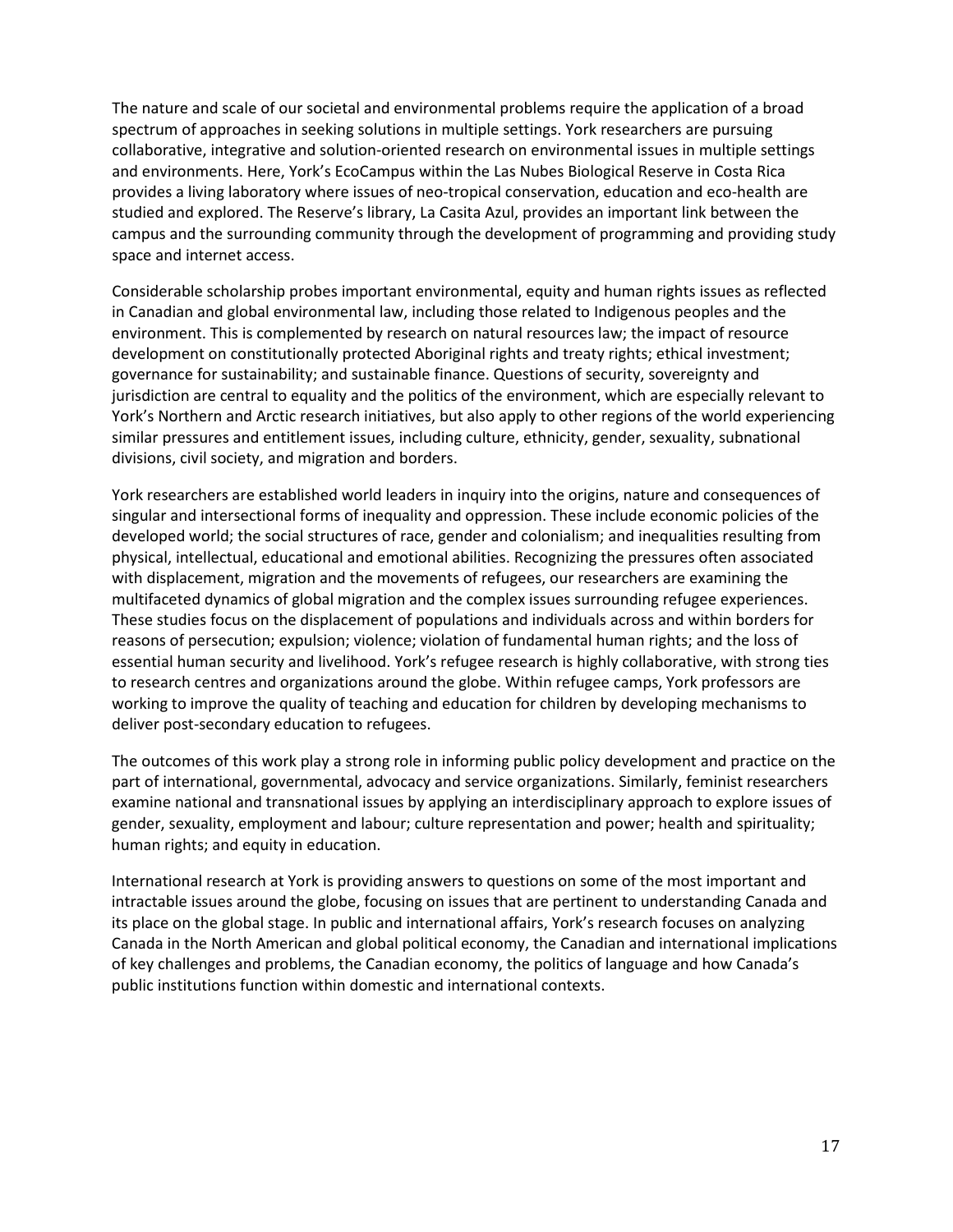#### **Integrating Entrepreneurial Innovation and the Public Good**

- $\triangleright$  Innovation relies on the entrepreneurial spirit and courage, but at York, our practice and study are animated and framed by principles of social justice and the public good. York is uniquely positioned to meet this multifaceted challenge and bridge these two pursuits.
- Research under this theme involves disciplines such as business, engineering, ethics and law, corporate social responsibility, corporate governance, sustainable economic development and human rights.
- $\triangleright$  This theme is closely linked to "Forging a Just and Equitable World." The development of knowledge and good practices must be tested using an equity lens.
- $\triangleright$  We strive to foster innovation that enhances society's capacity to sustain livelihoods and contribute to economic growth, while supporting the public good.

York offers a unique professional environment where research emphasizes technological development and market alignment with the increasingly entrepreneurial nature of the University, with entrepreneurship a key driver of many experiential curricular and co-curricular learning activities. This exists within a broader community setting that emphasizes social justice and critical discourse links to social entrepreneurship for the public good. Our exploration of capitalism, corporatization and business management is balanced by research that critically questions the assumptions underpinning market capitalism, neoliberal political models, Eurocentrism and bourgeois culture. Several the world's leading critics of contemporary capitalist society are exploring the violence of capitalist, colonial and patriarchal states, societies and economic systems, and the nature of the structures of governance that instantiate and sustain these violent inequities from the local to the global stage. Rather than being incompatible, these two research areas generate a productive tension that, in turn, yields a unique perspective on the development and implementation of innovation promoting social responsibility and equity.

Entrepreneurship has clear ties to a business model of knowledge transfer, yet entrepreneurial innovation moves beyond goals driven only by the profit motive to search for ethical pathways to develop and conduct business in a manner that engages the University. Scholars are researching the reasons that underlie successful entrepreneurship and long-term management and are seeking deeper insights into the dynamics between consumer behaviour and government policy. At the same time, York is recognized as a world leader for our research into corporate social responsibility (CSR) and responsible business – dedicated to triple-bottom-line thinking that is focused on creating new knowledge about the social, ethical, environmental and political responsibilities of business.

This same leadership informs our research into extractive industry practices, the adoption of new technologies (including AI), international intellectual property regulation, trade and investment agreements, and corporate governance. Still other initiatives examine labour standards and labour relations, and probe how public policy can promote socio-economic equality for workers both in Canada and abroad. Research about venture capital, private equity, real estate and infrastructure, and business finance is accompanied by research into the cultural, social and economic challenges of human migration, settlement and diasporas. The major emphasis on the development of the "renaissance" engineer, who brings a sense of the public interest and corporate responsibility to professional practice is reflected in the creation of research programs exploring transportation networks, energy solutions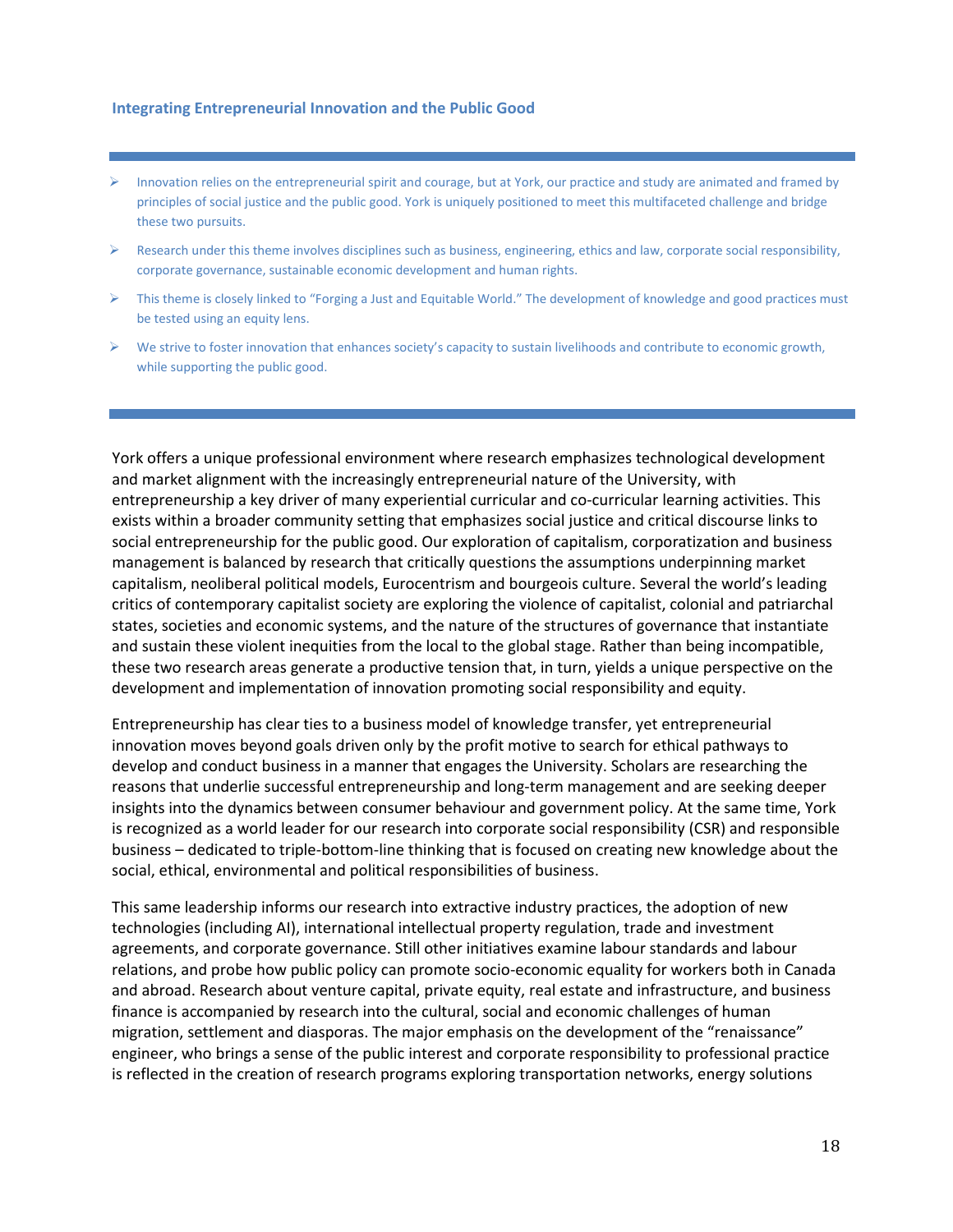and the development of new devices and technologies, as well as embracing social responsibility and cultural diversity while emphasizing sustainability and a green economy.

York researchers are known for putting critical insights to practical uses through dynamic interactions with decision makers in the public and private sectors. From economic policy consultations to gender analysis of budgets, to assessing intellectual property protections and creating informed dialogue on urban transit, we serve as drivers and catalysts for more intelligent public policy. For example, York researchers are helping to frame intellectual property law and related technology discussions in Canada, and they are introducing useful policy options aimed at providing balance in policy- and law-making processes. Our hosting of the Law Commission of Ontario is a further example of our hands-on policy engagement, as is our leadership of the Canadian Observatory for Homelessness and the Refugee Research Network.

Our contributions to policy and the economics of renewable energy through the Sustainable Energy Initiative are another strong example. A common thread through all of York's initiatives is our collaborative approach to knowledge creation and social and commercial innovation, according to which academic researchers work with community partners, the private sector and policy makers to advance and promote social consciousness and enhance business and economic practices. York researchers exhibit leadership that fosters innovation and enhances society's capacity building for sustainable livelihoods while supporting the public good and contributing to our regional economy.

## <span id="page-18-0"></span>**Fostering Individual Success and Investing in Existing Strengths**

York is fully committed to the ongoing development and success of our areas of strength in research, scholarship, and creative expression. Indeed, most of the resources supporting research at York has been and will continue to be devoted to the broadly-based support of excellence in engaged individual and collaborative research and scholarship. The increasing engagement and success of our current researchers, the recruitment of outstanding new researchers and students, and the expansion of the cutting-edge research infrastructure are the primary means through which we will achieve the ongoing development and recognition of our research, scholarship and related creative activities. Currently, York is recognized as an international leader in over 200 topic areas, with nearly 35% of our publications in the top 10% of journals worldwide. Within the next five years we expect to increase the scope of our international leadership recognition by at least 10% and significantly increase our rankings across all topic areas.

## <span id="page-18-1"></span>**Compelling Opportunities for the Strategic Development of Research**

Within the breadth and diversity of cutting-edge scholarship at York, there are many areas where scholars have coalesced to provide enhanced opportunities for leadership and recognition through strategic investment in more focused collaborative activities. These are complemented by emerging areas of research that are underpinned by a strong vision of the York community achieving new levels of research leadership in ways that bring a unique York perspective to solving some of the world's most compelling challenges. Some opportunities are driven by new frontiers of fundamental inquiry, while others reflect the convergence of strong academic interest and external opportunities that can have a transformational effect on society. All reflect the ability of York to make unique contributions.

Development of these opportunities brings together varied perspectives, disciplines and understandings to deliver innovative achievements and address emerging challenges. Strategically, by committing to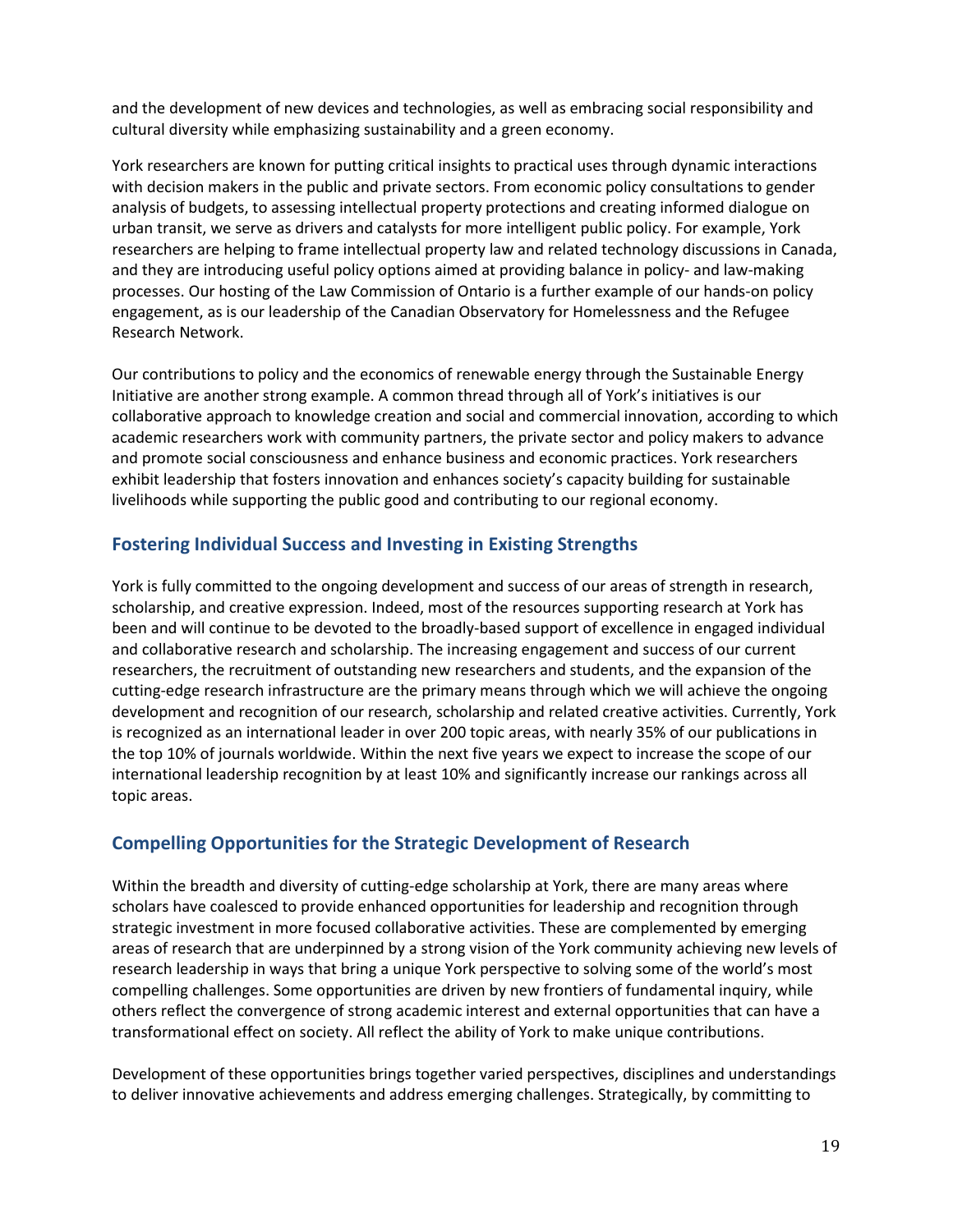supporting and building these areas of opportunity, we are positioning ourselves to further enhance the profile and deepen the recognition of York's ground-breaking scholarship that informs our academic programming. Some opportunities were initiated in our 2013-2018 SRP and have the potential to further enhance the University's profile. Other new opportunities reflect the progress of our scholarship and the evolution of the world around us in areas where York researchers have the potential to excel.

#### **Digital Cultures**

<span id="page-19-0"></span>The digital revolution that we currently are witnessing is driven by a set of rapid and distinctive technological, economic and socio-cultural developments that began in the late 20th century and continue in the early 21st century. As indicated by the expansion of social media platforms, the expansion of complex algorithms and the exponential growth of data sets, the scope and level of activity of this digital revolution continues to accelerate while its implications are only beginning to be understood. Digital technologies have given rise to vast new industries; enabled the development of various forms of artificial intelligence and machine learning; and transformed means of communication, ways of learning and cultural industries – thereby disrupting notions of culture, society, knowledge and citizenship in highly significant ways. As a result, there is both tremendous need and opportunity for research on the digital world at the intersection of the arts, sciences, law and engineering, pushing technological boundaries while critically investigating the digital revolution's social, cultural and legal impacts and the ways in which it is shaping and changing human activity and interaction.

Over the past five years, York researchers have driven the development and application of digital technologies through initiatives such as the Motion Media Studio @ Cinespace, Sensorium, VISTA and BRAIN, and smart cities technology development. Researchers have also explored how the increasingly digital world is influencing the way we live, interact and conduct business, how it is creating entirely new online cultures and transforming individual and collective socio-cultural identities, and how digital information can help improve our lives from improving services such as first-responder efficiencies to enabling self-driving vehicles.

York researchers have been addressing digital cultures from multiple perspectives. Their work explores intellectual property implications; the impact of digital usage and possibility in Indigenous communities; how digitally based forms of knowledge and expertise are emerging online; how digital gaming can inform education; how digital technologies have changed the concept of ownership; and how personalized digital marketing and digital data analytics are changing business practice. They are creating and analyzing big data sets based on immigration documents; crafting global regulatory strategies to govern big data; creating apps aimed at chronic pain management and mental health interventions for students; leading critical analyses of the use of the internet to exploit child labour; and examining digital considerations of climate change.

Over the next five years there is the opportunity for York to consolidate our national and international leadership in the development of digital cultures. This is an inherently integrative and diverse area of research, supporting new applications, interfaces and content creation, scientific inquiry, design, policy development and critical discourse in digital media. One critical opportunity will be guiding the ethical, legal, sociological and technical development of the rapidly expanding capacity of high-performance computing that is associated with the challenges of big data and technical literacy that all societies face today.

We will extend our recognized leadership at the interface of an expanding cluster of creative industries in film, television, informatics, data visualization games and app development. As well, we will continue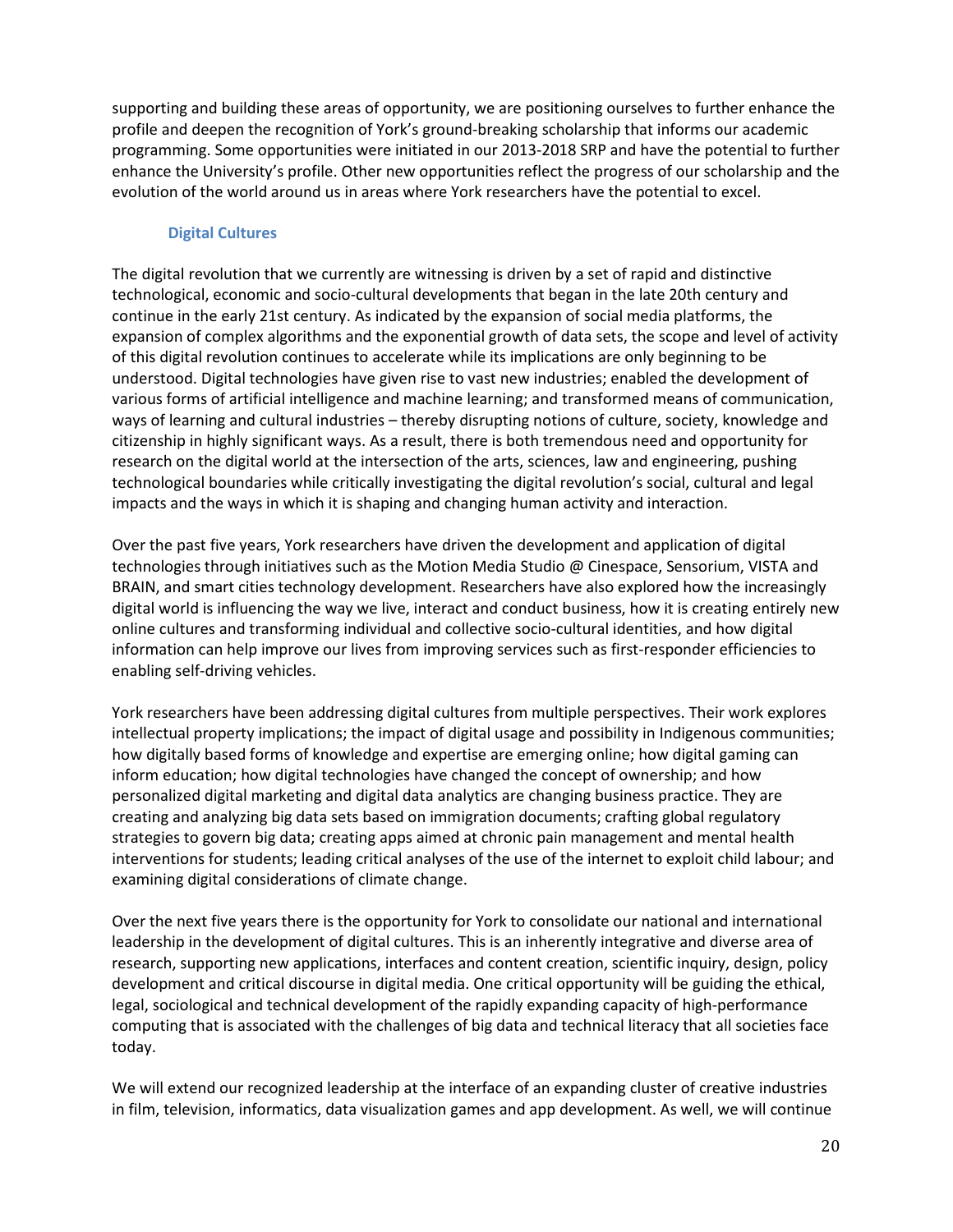to build upon York's profile in major arts organizations and festivals for which we have become well known. Coordinating investment and promoting interdisciplinary interactions will propel research and strengthen industry-academic collaboration in these areas. For example, through Sensorium, researchers are promoting critical discourse in the digital media art, while through BRAIN, they are creating new access to the analysis and visualization of big data. In doing so, we will build upon our cutting-edge digital arts and technology research and existing collaborations with some of Canada's largest digital media hardware and software companies. Support in this area will leverage York's current success in digital media and encourage continued innovation to sustain our leadership.

#### <span id="page-20-0"></span>**Healthy Individuals, Healthy Communities and Global Health**

Never has the health care system in Canada been under greater pressure. Aging and increasingly diverse populations, together with the growing complexity and personalization of health care are driving the search for health care solutions that emphasize wellness and prevention to minimize the need for intervention. Increasingly, medical advances are transforming acute conditions such as neurodegenerative diseases, HIV infection and cancer into long-term chronic conditions that must be treated and monitored over decades. The increasing complexity of life and longevity has been accompanied by increasing challenges to mental health and cognitive function. Providing long-term, cost-effective regulations, technologies and solutions to these challenges is an opportunity that aligns directly with the strengths of York's health research, which focuses on wellness and community health and which emphasizes York's commitments to equity and social justice.

At the same time, health care in Canada remains health care for the privileged. In the developing world, health inequities and challenges affect both far greater numbers and far greater percentages of people. In addition to learning how to export and translate health care solutions globally to respond to challenges, there is a pressing need to extend the partnership with developing nations to empower global health care solutions and break down historically vertical models for their transmission and adoption. In this work, the disciplines of public health (biostatistics, epidemiology, environment, socialbehavioural science, health policy and management) intersect with the social sciences (demography, political economy, law and human rights, and sociology), natural sciences (biology biochemistry, bioinformatics) and engineering (biosystems, bioengineering, biomedical devices, microfluidics and biomicro-electro-mechanical systems) to address problems that can arise locally but have interconnected global implications affecting health and health equity, while always being mindful of underlying cultural, social, legal, environmental and economic perspectives. These issues are further heightened through the large-scale migration of peoples driven by environmental and economic forces and conflict.

Health research has gained considerable momentum and recognition over the past five years through the individual achievements of researchers and the successful launch of major initiatives. These initiatives include VISTA, bringing together the visual sciences and their application and societal impacts; the Health Care Ecosphere, leading the development and commercialization of personalized health care solutions, and enterprise health technologies that move prevention and management out of traditional environments into new spaces; York University Centre for Aging Research and Education, pursing active and positive responses to changes and challenges throughout the aging process on a societal and individual level and; creation of the Dahdelah Institute for Global Health Research, whose researchers are pursuing solutions to global health challenges with a focus on women, children, Indigenous peoples, prevention and the governance, policy and management systems to fully realize benefits. Another example of York University's strength in health research is the growth of research and international collaborations across a wide range of bioengineering- and biosystem-related disciplines.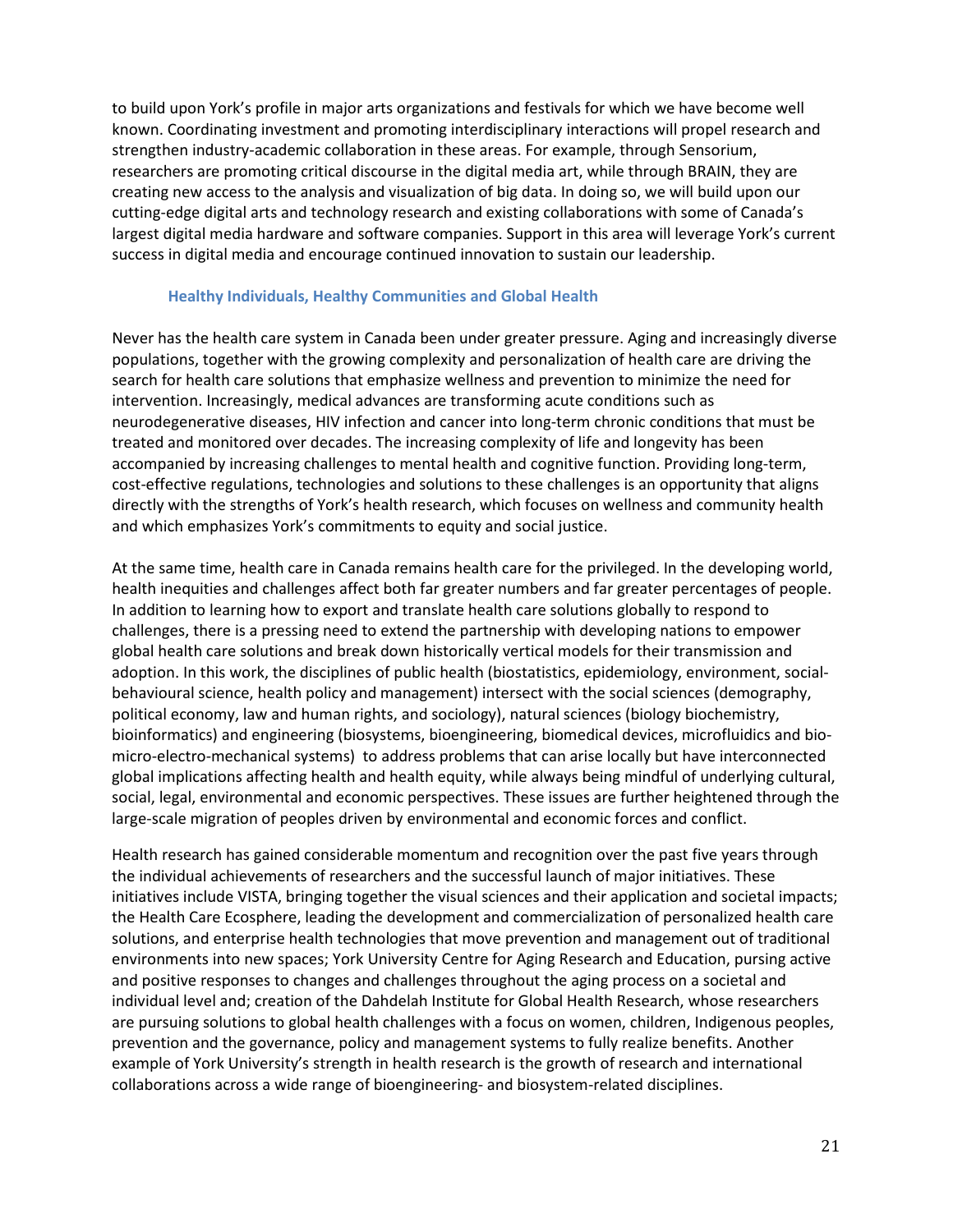Over the next five years we are committed to expanding research that focuses on health, health care regulations, health outcomes and the promotion of wellness. From the biomolecular engineering to the health of populations, from biomedical to social work and health law, and from healthy aging in communities to global child health, researchers will accelerate their individual success and will fully realize the potential of recently launched initiatives. In addition, we will pursue new partnerships across the health care, social services, natural sciences, engineering and global health sectors to extend the leadership and influence of our research. With the opening of a new campus in Markham, Ontario, in 2021, we expect to further enhance our focus on community engagement, while new directions in bioengineering research will be launched with the continuing expansion of our engineering programs.

The development of our engaged health research programs is expected to build York's ability to address Ontario's evolving and unmet clinical and community health care needs. Over the longer-term York maintains its aspiration for a new kind of medical school to focus on integrated interdisciplinary care, family medicine, community health and wellness through the lifespan. Informed by demographics, health care gaps and the evolution of medicine, our emphasis will be on the integration of the physician within the context of the broader health care and wellness promotion teams. The tremendous wealth offered by the surrounding disciplines at the University, which can provide unique perspectives and innovative approaches to solving some of the most pressing questions in health promotion, disease and injury prevention, and health care delivery.

#### <span id="page-21-0"></span>**Indigenous Futurities**

*Deeply rooted in history, futu[rit](#page-21-1)ies recognizes that the future, despite its intangibility, is directly impacting us today.*<sup>1</sup>

*Indigenous futurity considers how indigenous revivals might be viewed as expressions of "futurity," operating in resistance to those ass[u](#page-21-2)mptions that consign Native American [Indigenous] peoples and lifeways to the past.*<sup>2</sup>

In a time when truth, reconciliation and justice are dominating public discourse about Indigenous issues and when Indigenous communities in Canada and around the world are facing severe health, social, legal and societal challenges, the need for research that imagines the future has never been greater. Drawing on Indigenous ways of knowing, ways of being, worldviews and laws, futurities research will contribute to changing lives and will significantly affect nations, communities and individuals. As a recognized global leader in socially engaged research and knowledge mobilization, York is committed to building community partnerships in research and pledges to "*facilitate research that is relevant to Indigenous life and respects Indigenous approaches to knowledge and learning."* [3](#page-21-3) York's researchers are positioned to collaborate with Indigenous communities on research that will contribute to improving community life while enhancing cultural, economic and environmental sustainability. Never losing sight

<span id="page-21-2"></span>2 Sean Teuton, "Indigenous Futurity," in *Native American Literature: A Very Short Introduction* (New York: Oxford University Press, 2018), chapter 7. Accessed April 20, 2018,

<span id="page-21-1"></span> <sup>1</sup> Paul Kuttner, "Futurism, Futurity, and the Importance of the Existential Imagination," *Cultural Organizing*  (blog), May 17, 2017. Accessed February 11, 2018,<http://culturalorganizing.org/futurism-futurity/>

http://www.veryshortintroductions.com/view/10.1093/actrade/9780199944521.001.0001/actrade-9780199944521-chapter-7

<span id="page-21-3"></span><sup>3</sup> York University, *The Indigenous Framework for York University: A Guide to Action* (2017), emphasis added. Accessed February 11, 2018[, http://indigenous.yorku.ca/files/2017/08/Indigenous-Framework-for-York-](http://indigenous.yorku.ca/files/2017/08/Indigenous-Framework-for-York-University-A-Guide-to-Action.pdf)[University-A-Guide-to-Action.pdf](http://indigenous.yorku.ca/files/2017/08/Indigenous-Framework-for-York-University-A-Guide-to-Action.pdf)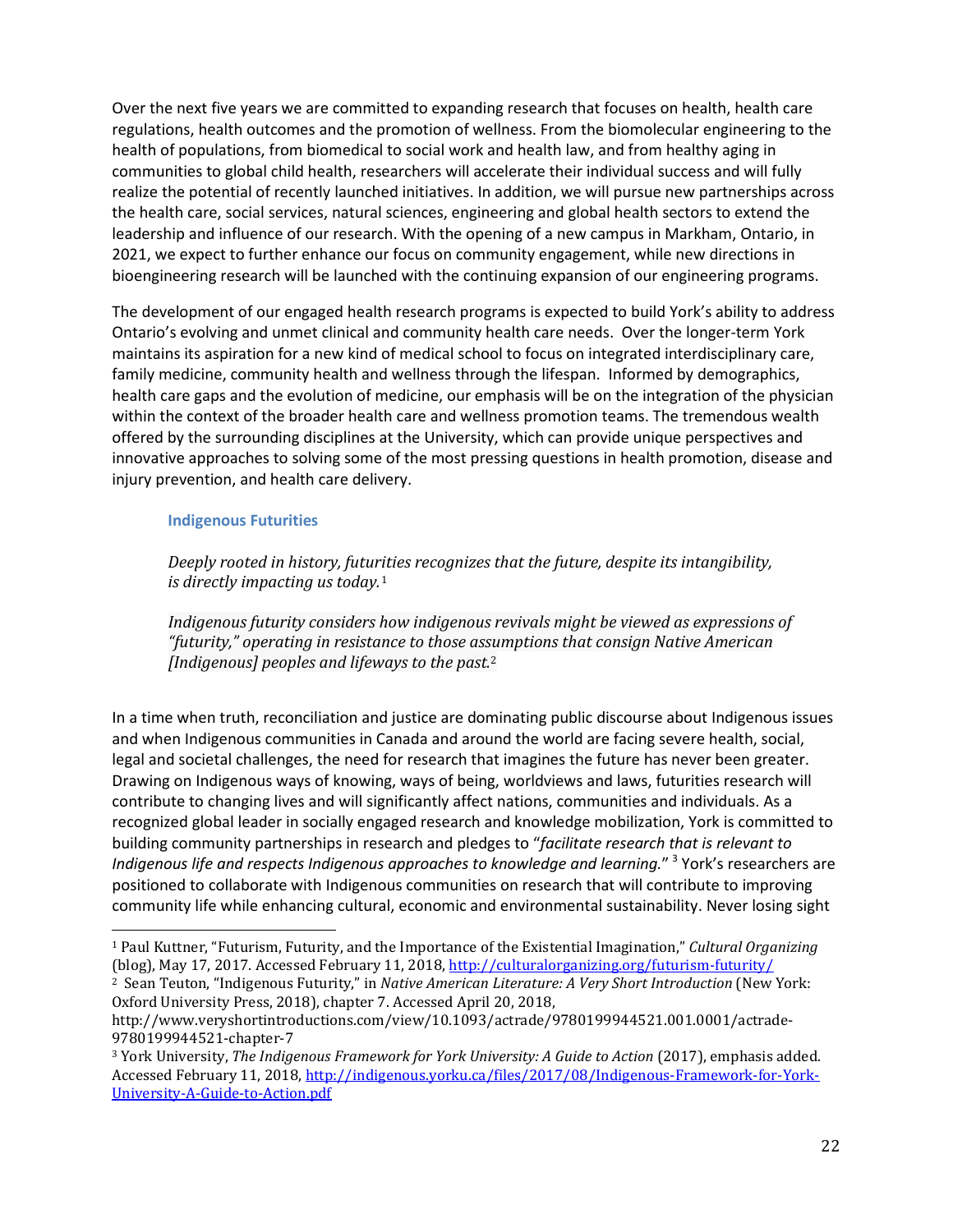of history, this research opportunity simultaneously insists on consideration of our relationships to Indigenous futures and the ways they will continue to influence and shift the emphasis in current research and innovation. This constitutes a full acknowledgement that Indigenous peoples are indeed "not vanishing," in the words of the Menominee poet Chrystos.

York is home to a large group of scholars, both Indigenous and non-Indigenous, whose research exists in relation to Indigeneity. These scholars engage in a range of contexts and topics from the epistemological to the environmental, from the mathematical to the methodological, exploring interrelations across disciplinary boundaries and borders. Recent Indigenous research initiatives are focusing on the artistic productions and creations that explore Indigenous relationships with Canada; the role of youth in health promotion, and the legal and environmental interrogation of just and equitable relationships; the interactions between Indigenous and non-Indigenous laws; the histories of Métis, First Nation, Inuit and Native-American relationships with colonialism; Indigenous language policies, art and education; and urban Indigenous education and communities. Most significant, Indigenous researchers have made major contributions to the scholarship of Indigenous ways of knowing. This opportunity will further support and enhance these existing initiatives and foster deeper engagement with these and other developing research projects.

Indigenous-related research consistently references community: whether within an urban context, a nation or a global/international community. An Indigenous worldview insists that within a community all relations matter and having good relations with all of Creation is foundational to healthy communities. As community-based research, the focus covers a broad spectrum of lands and territories and insists on acknowledging specificity of context. Notions of relationship-building, reciprocity of process and outcome, respectful engagement with each other and relevance of the work to those involved in the projects are integral to the research. This opportunity encompasses post-colonial interests, trans-Indigenous theory, and other forward-looking community-referenced, reciprocally beneficial research.

Going forward over the next five years, the focus of this research opportunity will be on Indigenous futurities and will include social, cultural, artistic, legal, policy, economic and justice areas that holistically shape Indigenous experience. Collaboration in exploring Indigenous and non-Indigenous approaches in these areas, while understanding the need for Indigenous researchers to take the lead, will mark the distinctiveness of York's approach. Following this lead holds promise for current research influenced by a future that honours Indigenous ways of knowing and shapes the direction of all our work within Indigenous communities, Canada as a nation, and beyond into global contexts. The intent of this opportunity is to ensure that Indigenous-related research includes a commitment to listening to and learning from Indigenous peoples' knowledge, laws, ecology, spiritual practices and experiences. The commitment of researchers to participate in imagining the future while never losing sight of the past will enhance our commitment to the import and role of research in creating the future we desire.

#### <span id="page-22-0"></span>**Integration of Artificial Intelligence into Society**

The current rapid evolution of technologies that are promoting the fusion of the physical, digital and biological is being called the fourth industrial revolution. At its heart, this revolution is the development of independent decision-making capacity, or artificial intelligence (AI), that frees devices and sensors from dependence on human decision making and extends their functionality and independence beyond human control. Artificial intelligence is imagined in many forms and involves capacities ranging from visual and auditory perception, reading skill, the ability for accurate autonomous decision making based on existing pre-acquired information, and the ability to continuously improve function as additional data and experience are acquired.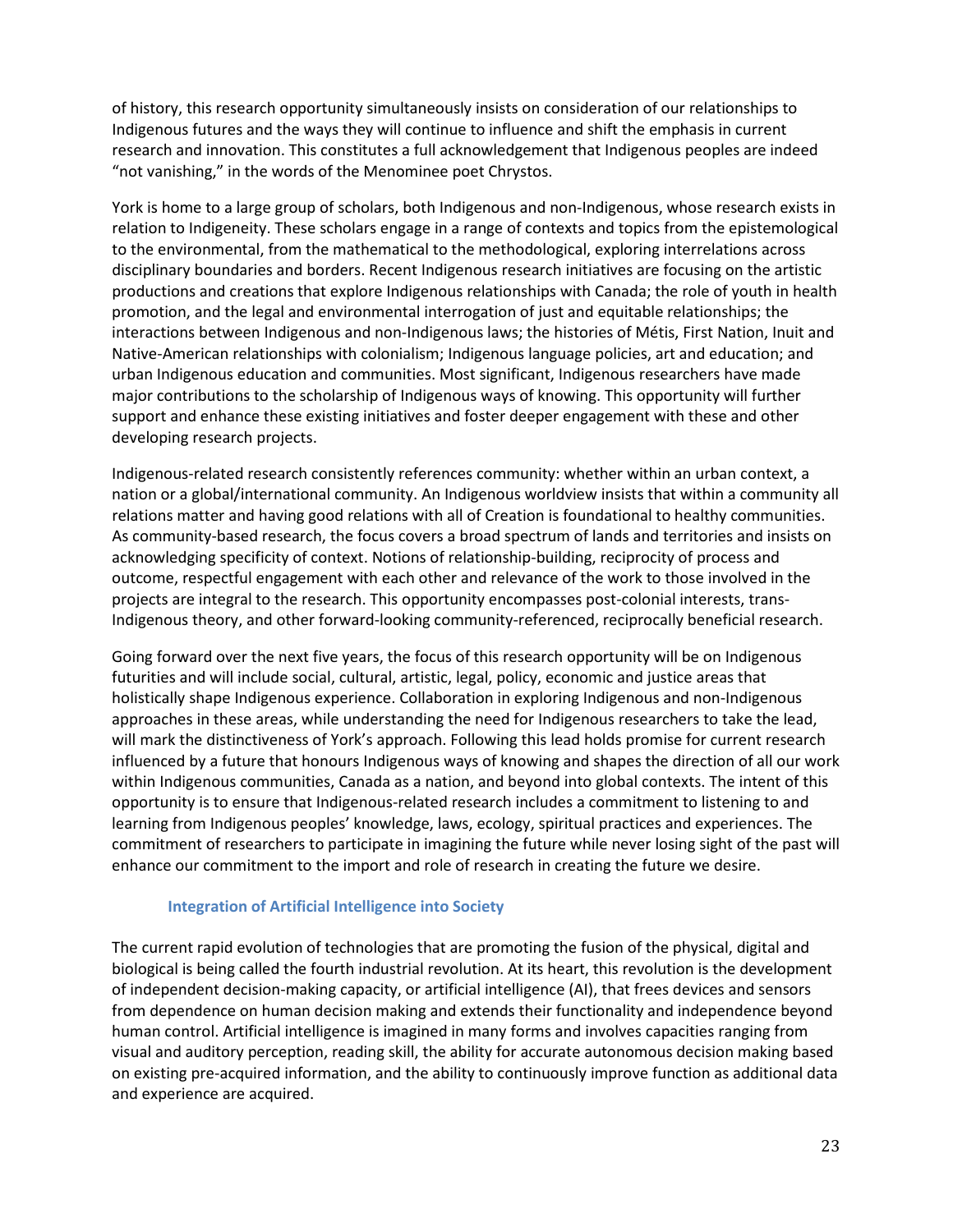AI is predicted as being the most disruptive technology ever invented, a technology that when fully adapted will fundamentally transform our economic, social, legal and cultural environments. With York's shared focus on equity, social justice and business and technological development, and fundamentally interdisciplinary approach to research spanning the scientific to the philosophical, our researchers are uniquely positioned to make contributions to the development and implementation of AI technology and to ensuring its equitable and moral adoption to maximize its benefits, while minimizing harm and unintended consequences.

On the scientific and technological side, York is leading the development of visual perception technologies, working through VISTA to provide global leadership in research focusing on the intersection of computational and biological vision. On the space exploration frontier, York is the international leader in the development of autonomous technology for cleaning space debris for the sustainable use of outer space for human society, which involves research on spacecraft navigation, control and rendezvous, space robotics and space manufacturing using 3D printing. Other researchers are working at the cutting edge of autonomous robotics, remote sensing, localization, intelligent information systems and cognitive analytics. On the human side, scholars from across the humanities, social sciences, health and law are studying the moral, ethical and legal implications of AI adoption; AIs effects on governments, labour markets, the legal system, personal and national security, human health and health systems; and its challenges to our sense of individual identity and collective humanity.

Over the next five years, York researchers will become leading intellectual voices in articulating how AI will affect culture, living, economics and identity. Our work will guide the adoption of AI in a manner that counters the prevalent tendencies of increasing disparities between rich and poor, haves and have nots, working to improve the human condition rather than diminishing it. Success will depend on a strong interdisciplinary approach in which technological innovation is informed by human actions. Given the scope and scale of the opportunity and the intersection of research and academic programs that will emerge as greater numbers of graduates are trained for the AI workforce, specific directions and recommendations for research development will be needed. To meet this need, a collegial AI task force will be launched in 2018 and be jointly sponsored by the Offices of the Provost and Vice-President Research and Innovation.

#### <span id="page-23-0"></span>**Public Engagement for a Just and Sustainable World**

As growth in human activity continues, there are ever-greater pressures on our environment and societies from climate change and the proliferation of disease, both of which are contributing to increasing inequalities among peoples. These problems are becoming increasingly acute and are affecting larger and larger swaths of the world's populations. Across the University's disciplines, our scholars are recognized as world leaders in research on the origins, nature and consequences of inequality and oppression, the origins and consequences of key environmental and societal challenges, and the changing attitudes towards and treatment of historically disadvantaged groups. Above all, research in this area strives to inform laws and public policies and the behaviour of governments, public and private organizations, and individuals.

The past five years have witnessed significant growth in individual and collaborative scholarship in this area through research that challenges the status quo across disciplines and offers alternatives to it. This scholarship has explored laws, economic policies, socio-cultural worldviews and political structures in the Global North and South; the role of transnational organizations and corporations, histories of subordination and subjugation of humans and nonhuman animals; and the intersecting vectors and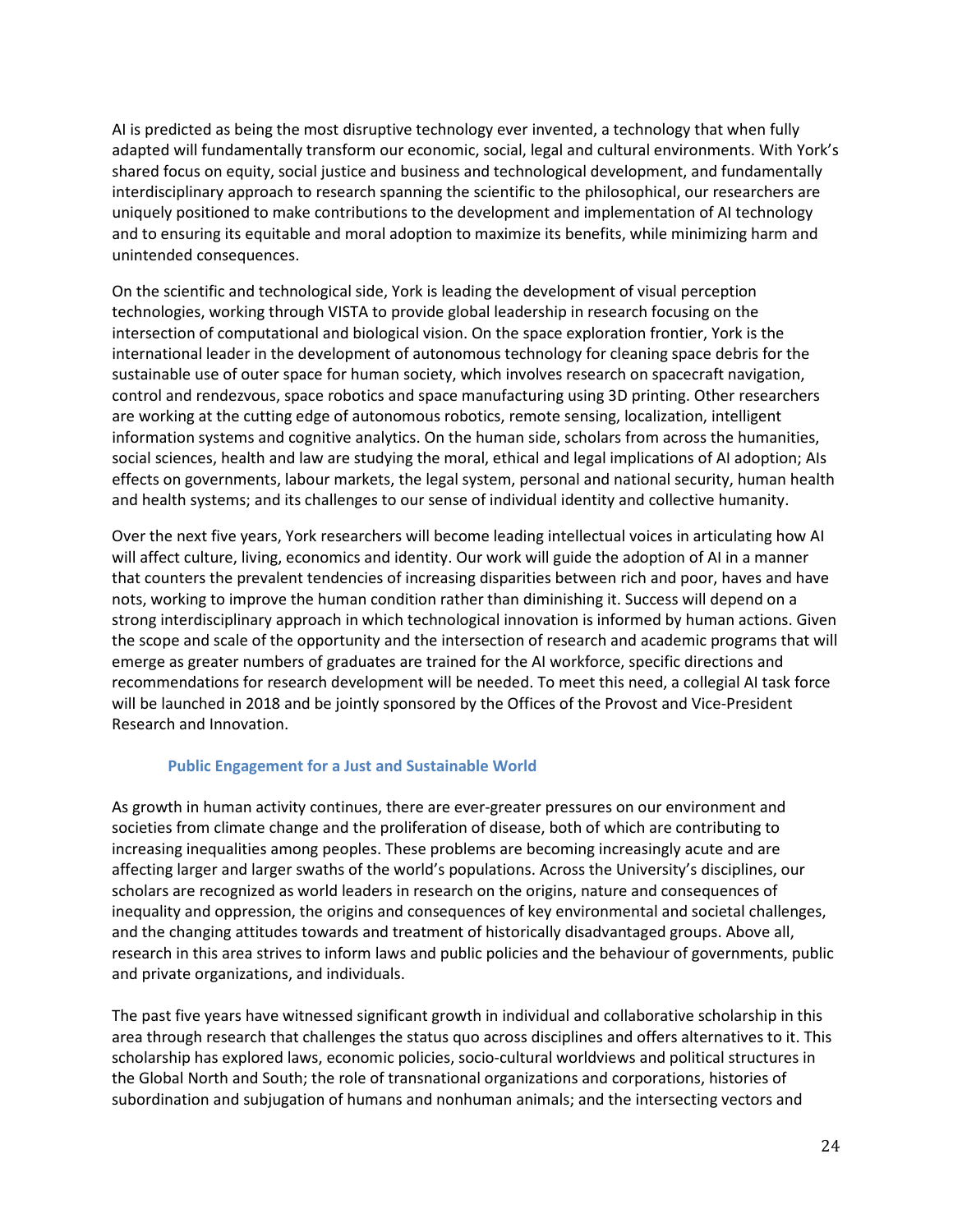socio-cultural structures of race, gender, sexuality, nationality, ability, and colonialism within local and international settings through which relations of power and systems of domination operate.

Researchers are coming together in interdisciplinary teams to tackle an expanding range of issues: using big data to probe the political and social pressures on the migration of peoples and the challenges faced by refugees; building a national network exploring relevant solutions for youth homelessness and child welfare; studying the evolving nature of work, employment and labour in the global economy; exploring urban and suburban futures, infrastructure and associated environmental and public policy; studying large-scale transportation systems, resilient civil infrastructure and resource management, power systems and renewable energy; and exploring business ethics and corporate social responsibility and sustainability.

Researchers are also completing the development of an internationally leading simulation centre for the study of disaster and emergency management in response to environmental and human emergencies. These studies will position them at the forefront of best-practice solutions and innovations for first response to the growing number of emergencies that are arising from climate change, disease proliferation and human behaviours

Building on this base over the next five years, research in this area will inform and address emerging issues in urban, rural and wilderness environments. These issues include the preservation of ecosystems and species; emission and pollution; human-animal interactions; governance and human rights; planning and land use; infrastructure renewal and creation; the economy; security; educational engagement; transportation, energy and water; and responding to natural and human-made disasters, including the environmentally driven and acute migration of disease. As well, research will inform the implementation of a national youth homelessness strategy; providing engineering solutions for water and energy security and associated initiatives to improve equity; equality and environments for disadvantaged youth and adults.

The interaction of individuals and communities with their environments will be a major focus of the University's new Markham Campus. Research at this campus will focus on directly engaging the surrounding communities and developing and fostering collaborative partnerships with businesses, social services and both secondary and elementary schools.

York is committed to growing our leadership in developing forward-looking solutions towards achieving an equitable and sustainable future-engaging in and developing solutions for issues that matter to Canadians.

## <span id="page-24-0"></span>**Enabling Strategic Research Success**

Achieving the ambitions articulated in this plan depend on an engaged research environment across the University and on resources that are strategically invested to support research growth and development. This begins with units, faculties and the institution committing to investments in faculty complement that lead scholarship, research and related creative activities at the University, and in students and fellows that are the main research engine. Equally important is a strong research support infrastructure, both in terms of research facilities, libraries and IT infrastructure and in terms of collegial mentorship and a highly competent and dedicated research support staff.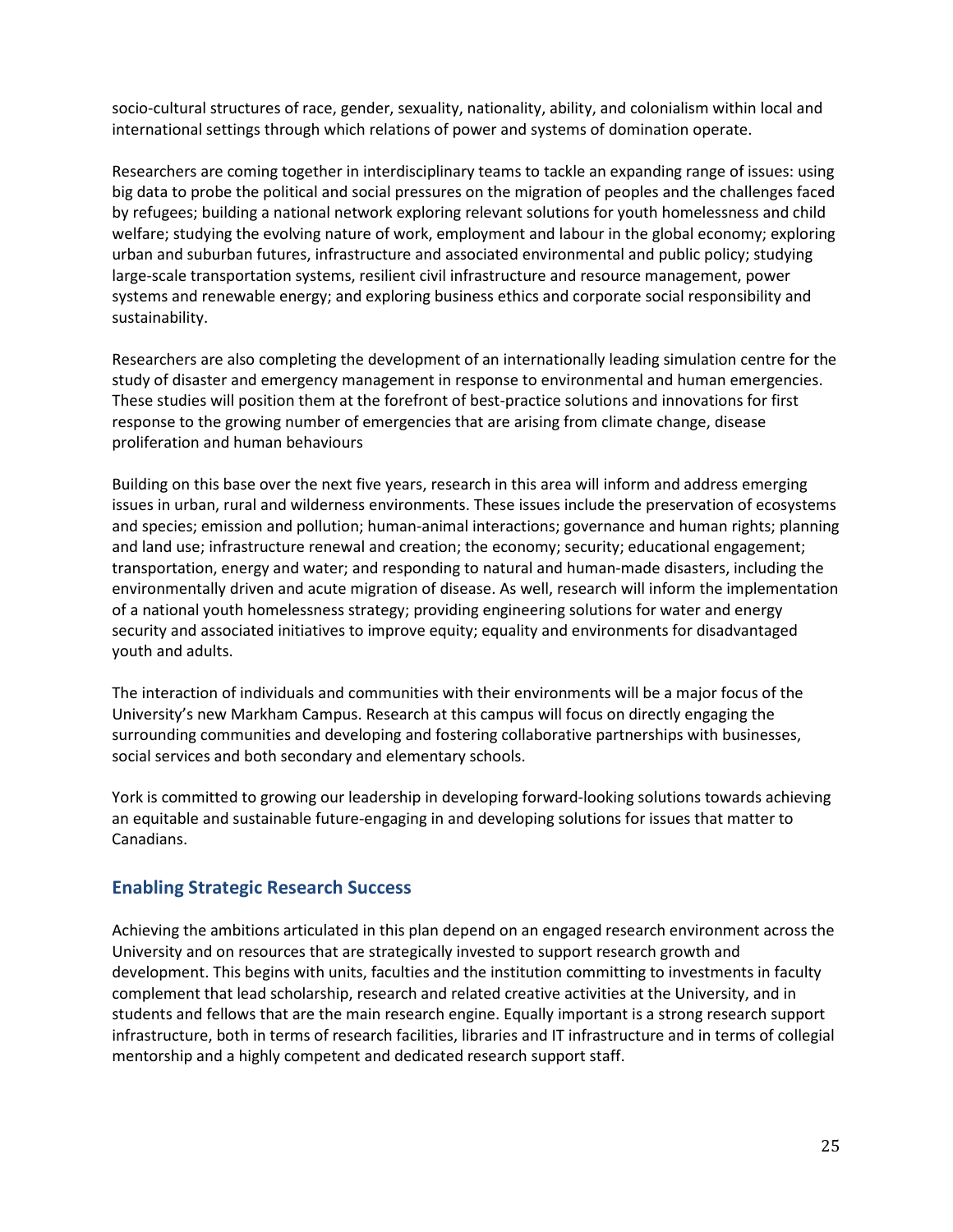#### <span id="page-25-0"></span>**An Operational Plan to Support Research Development**

In 2016, as part of the York's Integrated Institutional Resource Planning Process (IIRP), the office of the Vice-President of Research and Innovation led the collegial development of PIER (Plan for the Intensification and Enhancement of Research).[4](#page-25-1) PIER provides an operational framework for research across the University that is meant to enable the success of the Strategic Research Plan in achieving the aspirations of the University's Academic Plan. PIER contains twenty-one recommendations along five thematic categories:

- Growing a Culture of Scholarly Inquiry
- Investing in and Promoting People
- Supporting Research Growth and Development
- Leadership in Research and Research Advocacy
- Building Research for the Future

Expanding participation in research, scholarship and associated creative activity and increasing the expectations for engagement are broadly supporting the strategic development of research by building enthusiasm around areas of research strength and opportunity and helping to refocus priorities across the institution in favour of research development. As the forms of scholarship and their outputs have expanded dramatically in the digital age, and one key component of building research culture and engagement is being able to fully capture and appreciate the outputs of this work. At the institutional level, collating research dissemination has become unmanageable. Public and commercial databases offer only partial coverage of classical academic outputs, while alternative metric databases designed to capture broader scholarship are still in their infancy.

Additionally, researchers are being asked to communicate their achievements inside and outside the academy in a growing number of formats. To address this issue, the Academic Policy, Planning and Research Subcommittee of the Senate has requested that the Office of the Vice-President of Research and Innovation begin a collegial exercise to acquire and implement an electronic solution to assist individual researchers and trainees in capturing and organizing their scholarly achievements, as well as promote institutional and external understanding of the full depth and breadth of scholarship, research and related creative activity at York.

An important aspect of this exercise will be consulting with campus partners to build familiarity with commonly used research metrics, and to develop and promote approaches that better capture the weight and influence of scholarship and creativity produced by York scholars. There are several systemwide and specific institutional metrics and targets that are outlined in York's Strategic Mandate Agreement, which is co-signed by the Province of Ontario and which recognizes and emphasizes York's leadership role in research and innovation. Specific targets include increasing internationally collaborative publications, improving graduate student engagement, expanding student research as well as community-based research and entrepreneurship-supported initiatives. New institutional measures include using more widely the social media and web-based metrics available as these metrics are becoming increasingly important to tracking the success of our research.

<span id="page-25-1"></span> <sup>4</sup> York University, "Working Together to Develop a Plan for the Intensification and Enhancement of Research (PIER)," Plan for the Intensification & Enhancement of Research. Accessed February 11, 2018, <http://pier.info.yorku.ca/>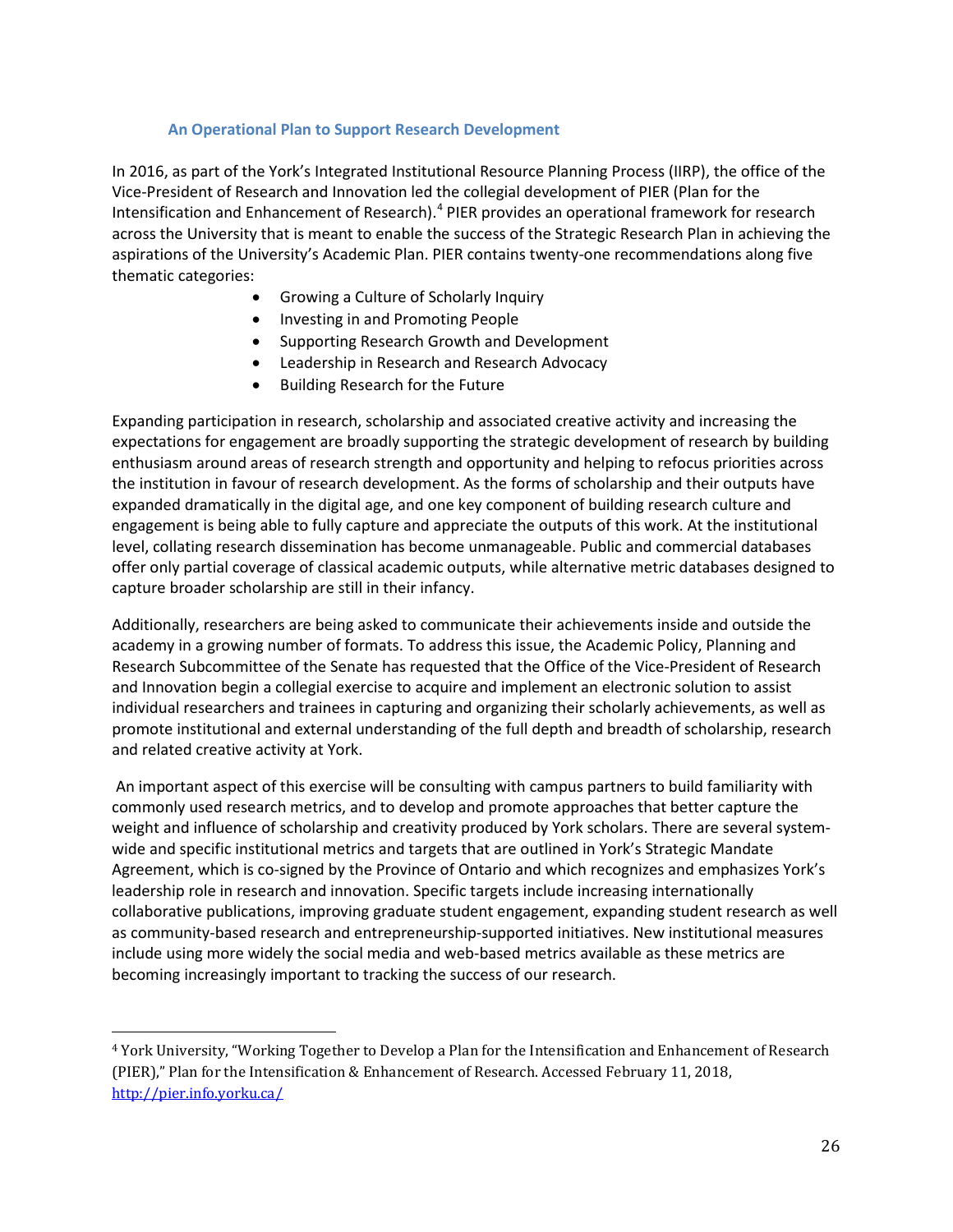Investing in our researchers is the key enabler of research success, and time above all else is recognized as the most valuable commodity. Over the past five years York has accelerated faculty complement renewal and has increased supports for existing faculty as well as for new hires. For example, a more comprehensive research-related release program was initiated in 2017 to enhance the amount of time available for faculty to engage in scholarly work. Investments in full time faculty complement will continue over the next five years to strategically build research capacity across the institution.

Alongside our Canada Research Chairs (CRC) that have been deployed to assist in building our research capacity through external recruitment, York has redeveloped policies to enable the creation of a greater number of Chairs and Professorships. Thus, the University initiated the York Research Chairs (YRC) Program as a recognition and retention tool for current researchers alongside our CRC program. As of July 2018, over thirty York faculty will be supported through the YRC program, including twenty chairs directly supported through the Office of the Vice-President of Research and Innovation. A recent fouryear review of the YRC program reported that it has increased the visibility and recognition of York's commitment to research, has enabled both increased researcher success and satisfaction and has built research leadership across the institutions. Over the next five years, York is committed to expanding the YRC program and other supports that will foster ever-increasing research success through a variety of mechanisms, including through the University's current fundraising campaign.

York provides a vigorous scholarly environment for our researchers, graduate students and postdoctoral fellows. We have one of the largest cohorts of graduate students in Canada and a growing number of postdoctoral trainees. Our graduate programs are growing in both numbers and quality, and an increasing number of our trainees receive support from the Canada Graduate Scholarships program, the Tri-Council and Mitacs fellowships, as well as from many other Canadian and international sources. York has led Canadian universities over the past five years in awards and grants from the NSERC Collaborative Research and Training Experience Program (CREATE), which provides embedded partnered research experiences to trainees. Likewise, our postdoctoral cohort is growing in its recognition through national and international fellowship awards.

York is committed to exposing all undergraduate students to practices of research and creation by involving them in research projects and the production of artistic works as part of their curriculum. As well, York offers internships and other opportunities to participate in and develop research projects over longer periods of time, especially for students considering higher research-intensive degrees. The Undergraduate Research Fair (along with its associated refereed undergraduate journal) and Hackfest are examples of campus initiatives that strive to highlight undergraduate student creativity and research acumen.

York has made substantial investments in the research infrastructure over the past five years. New construction at the University has improved research space for engineering, science, the liberal arts, law and business, which, in turn, has improved student and faculty research engagement. The planning for the Markham Campus has placed emphasis on interactive spaces for research and scholarship, as well as on connectivity between researchers across disciplines. These University investments have been accompanied by the success of our researchers in bringing new research equipment and facilities to the University through the Canada Foundation for Innovation, NSERC and the Ontario Research Fund. Over the next five years York's investments in our research infrastructure will continue, with projects nearing completion in science, business and liberal arts to be followed by new investments in engineering, health, science and other disciplines over the next five years, in addition to the completion of the new campus in Markham in 2021 and the development of additional partnerships in York Region. the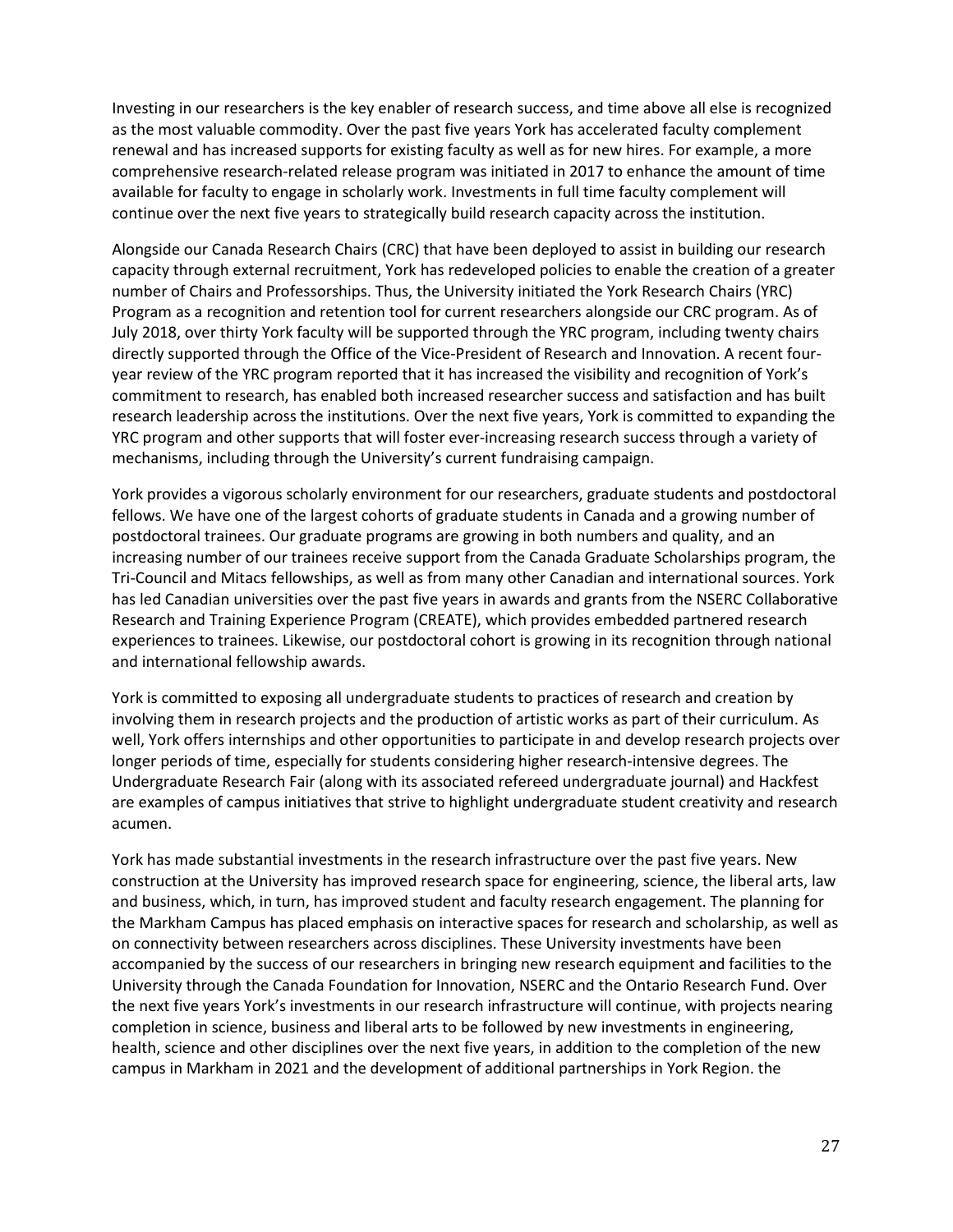University is also to ongoing investment in the processes and people needed to support the growing research enterprise, both centrally and within the faculties and units.

One way in which York strategically promotes the development of interdisciplinary research is through our network of Research Centres and Institutes (Organized Research Units: ORUs). These ORUs advance research and research collaboration across the University by providing a home for research development beyond traditional academic units. Steeped in York's tradition of collegial interdisciplinarity, ORUs serve as synergistic hubs for participatory research programs that bring together expertise from across disciplines. At the institutional level, ORUs are expected to align with the demonstrated strengths of York research and our strategic growth opportunities. Similarly, at the faculty level, ORUs are an overt expression of investment in specific research areas. With the current transition to a new activity-based budget model for the University, it is essential that our Research Centres and Institutes continue to enjoy strong institutional and faculty support.

York's research programs and their outputs must be made available with the fewest possible restrictions. York actively supports accessibility in all areas of research, scholarship and associated creative activity, particularly with respect to scholarly communications and publishing, rights management and knowledge dissemination. Many York researchers provide leadership in the editing and production of nationally and internationally renowned scholarly journals. Over forty of these journals are hosted directly through the York Digital Journals publishing program and are available through various models of open access.

In furthering the growth of the international reach and recognition of our research, scholarship and related creative activity, we are committed to increasing our engagement in international research partnerships and exchanges, and to expanding our numbers of international graduate students and postdoctoral fellows. Our new EcoCampus in the Las Nubes Biological Reserve in Costa Rica is driving research in the stabilization of rain forest environments, while our campus in Hyderabad, India, is promoting stronger research collaborations with Indian partners in business and engineering. We are in the process of expanding our infrastructure to support partnership development with and access to international research funding programs, and we have initiated the development of a new International Strategy for York University that will include an integrated focus on research engagement.

## <span id="page-27-0"></span>**A Commitment to Working in Partnership, Translating Research into Action and Promoting Innovation and Entrepreneurship**

Research at York is research in respectful partnership with communities, with outcomes that improve lives within the communities. York is a global leader in the practice of community-engaged research and in maximizing the benefits of that research for those communities. Over the past five years York has continued to grow our cohort of scholars engaged in community and socially partnered research, increased the numbers and depth of partnerships with communities, the not-for-profit and public sectors, and extended our leadership in the Social Sciences and Humanities Research Council's flagship Partnership Research Grants Program.

At the same time, an accelerated emphasis on the growth of partnerships between York researchers and the private sector has broadened the engagement of the University and University researchers with external partners. In part driven by growth of engineering and applied health and natural science, private sector partnerships have grown threefold over the past five years. This growth trajectory is expected to continue over the next five years as we work to realize our full partnership potential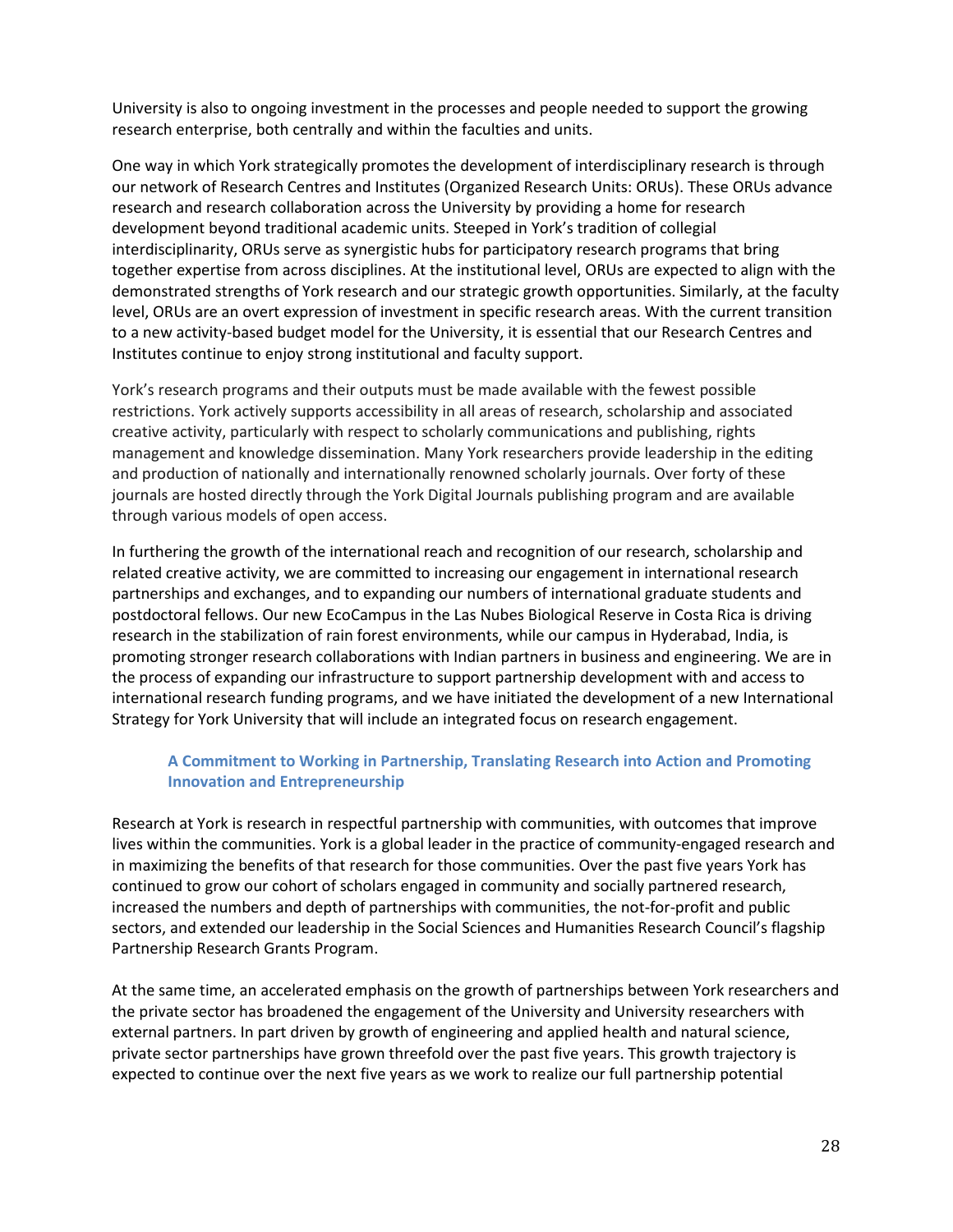Through individual and conjoint collaboration with partners from the non-profit, public and private sectors, York turns our research into action to benefit local and global citizens. Research partnerships and the transfer of knowledge into communities and the public and private sectors are supported through Innovation York, knowledge mobilization, research commercialization, industrial liaison and the entrepreneurship group in the Office of the Vice-President of Research and Innovation. The rapid growth of Innovation York over the past five years tracks the strong increase in application of the benefits of research from across the academic community and the development of new university accelerator and entrepreneurship spaces, including YSpace, the LaunchYU-BEST Entrepreneurship hub and the new Markham Convergences Centre developed in partnership with IBM and ventureLAB, our regional innovation centre.

The Knowledge Mobilization Unit within Innovation York is Canada's leader, garnering extensive national and international recognition and numerous awards for its work in moving knowledge generated in the Social Sciences, Humanities, Art and Design (SSHAD) into the community and the economy. Industries that rely primarily on the SSHAD disciplines account for almost two-thirds of the Canadian economy. These industries are major agents of positive change within our communities, in both the mainstream and marginalized sectors.

York's pan-university knowledge mobilization infrastructure supports multidirectional connections between researchers and research partners, encouraging the development of evidence that informs decisions about public policy and professional practice. Knowledge mobilization advances social innovation through engaged scholarship and assists our partners in community, government and industry to address society's most persistent social, environmental and economic challenges. Working closely with partners in the community, from NGOs to the United Way, from York Region to local and international partners in government, York's Knowledge Mobilization Unit is one of the key supports of York's success in community and socially engaged research.

In keeping with our strong commitment to equity and social justice, entrepreneurship at York emphasizes the social and non-profit in addition to the traditional development of for-profit enterprises. A social enterprise applies the discipline of business to a persistent unmet social need. A social enterprise can be a non-profit or a for-profit organization, or a blended corporation. Products and services developed by social enterprises can be lucrative, yet social benefits are put before profits as the profits are normally reinvested to further social benefits.

York has invested heavily in the entrepreneurship and innovation infrastructure over the past five years and succeeded in establishing a healthy and engaged entrepreneurship community in which over 2,000 students, faculty and staff engage annually. Our goal for the next five years is to double that engagement and raise the profile of our achievements and innovations to the level already enjoyed by our Knowledge Mobilization Unit.

## <span id="page-28-0"></span>**Summary and Expectations**

Research, scholarship and creative activity are integral to the fabric of York. Their growth and development are among the highest priorities for the University. York delivers research that advances critical inquiry and scientific discovery, challenges our beliefs and perceptions, and affects the social, cultural and economic development of our country and beyond, with a strong commitment to quality, academic freedom, social justice and responsibility. This plan reflects York's commitment to research excellence and to the development of new knowledge and creative activities.